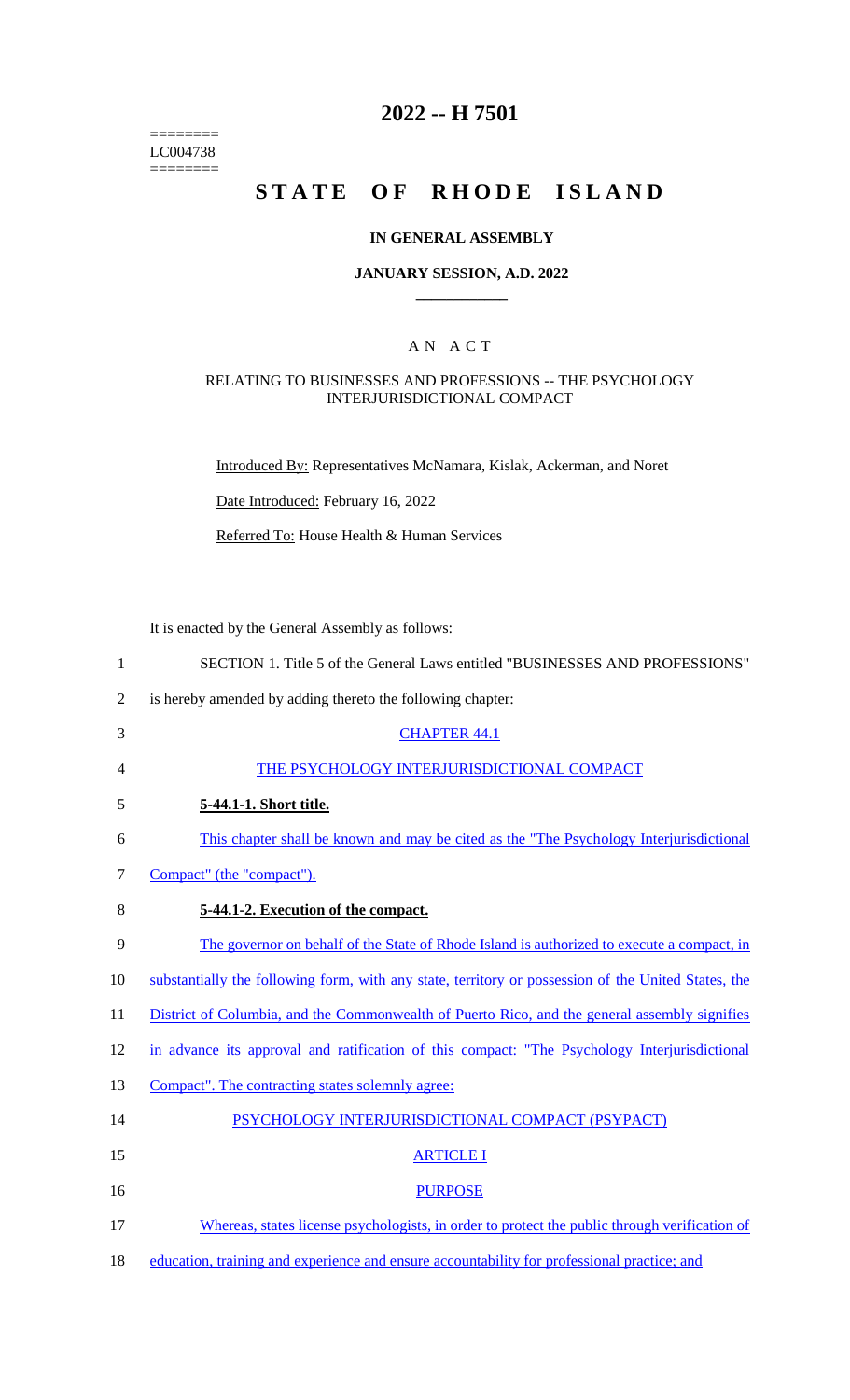| $\mathbf{1}$   | <u>Whereas, this Compact is intended to regulate the day to day practice of telepsychology</u>         |
|----------------|--------------------------------------------------------------------------------------------------------|
| $\overline{2}$ | (i.e. the provision of psychological services using telecommunication technologies) by                 |
| 3              | psychologists across state boundaries in the performance of their psychological practice as assigned   |
| 4              | by an appropriate authority; and                                                                       |
| 5              | Whereas, this Compact is intended to regulate the temporary in-person, face-to-face                    |
| 6              | practice of psychology by psychologists across state boundaries for thirty (30) days within a          |
| 7              | calendar year in the performance of their psychological practice as assigned by an appropriate         |
| 8              | authority; and                                                                                         |
| 9              | Whereas, this Compact is intended to authorize State Psychology Regulatory Authorities                 |
| 10             | to afford legal recognition, in a manner consistent with the terms of the Compact, to psychologists    |
| 11             | licensed in another state; and                                                                         |
| 12             | Whereas, this Compact recognizes that states have a vested interest in protecting the                  |
| 13             | public's health and safety through their licensing and regulation of psychologists and that such state |
| 14             | regulation will best protect public health and safety; and                                             |
| 15             | Whereas, this Compact does not apply when a psychologist is licensed in both the Home                  |
| 16             | and Receiving States; and                                                                              |
| 17             | Whereas, this Compact does not apply to permanent in-person, face-to-face practice, it                 |
| 18             | does allow for authorization of temporary psychological practice.                                      |
| 19             | Consistent with these principles, this Compact is designed to achieve the following                    |
| 20             | purposes and objectives:                                                                               |
| 21             | (1) Increase public access to professional psychological services by allowing for                      |
| 22             | telepsychological practice across state lines as well as temporary in-person, face-to-face services    |
| 23             | into a state which the psychologist is not licensed to practice psychology;                            |
| 24             | (2) Enhance the states' ability to protect the public's health and safety, especially                  |
| 25             | client/patient safety;                                                                                 |
| 26             | (3) Encourage the cooperation of Compact States in the areas of psychology licensure and               |
| 27             | regulation;                                                                                            |
| 28             | (4) Facilitate the exchange of information between Compact States regarding psychologist               |
| 29             | licensure, adverse actions and disciplinary history;                                                   |
| 30             | (5) Promote compliance with the laws governing psychological practice in each Compact                  |
| 31             | State; and                                                                                             |
| 32             | (6) Invest all Compact States with the authority to hold licensed psychologists accountable            |
| 33             | through the mutual recognition of Compact State licenses.                                              |
| 34             | <b>ARTICLE II</b>                                                                                      |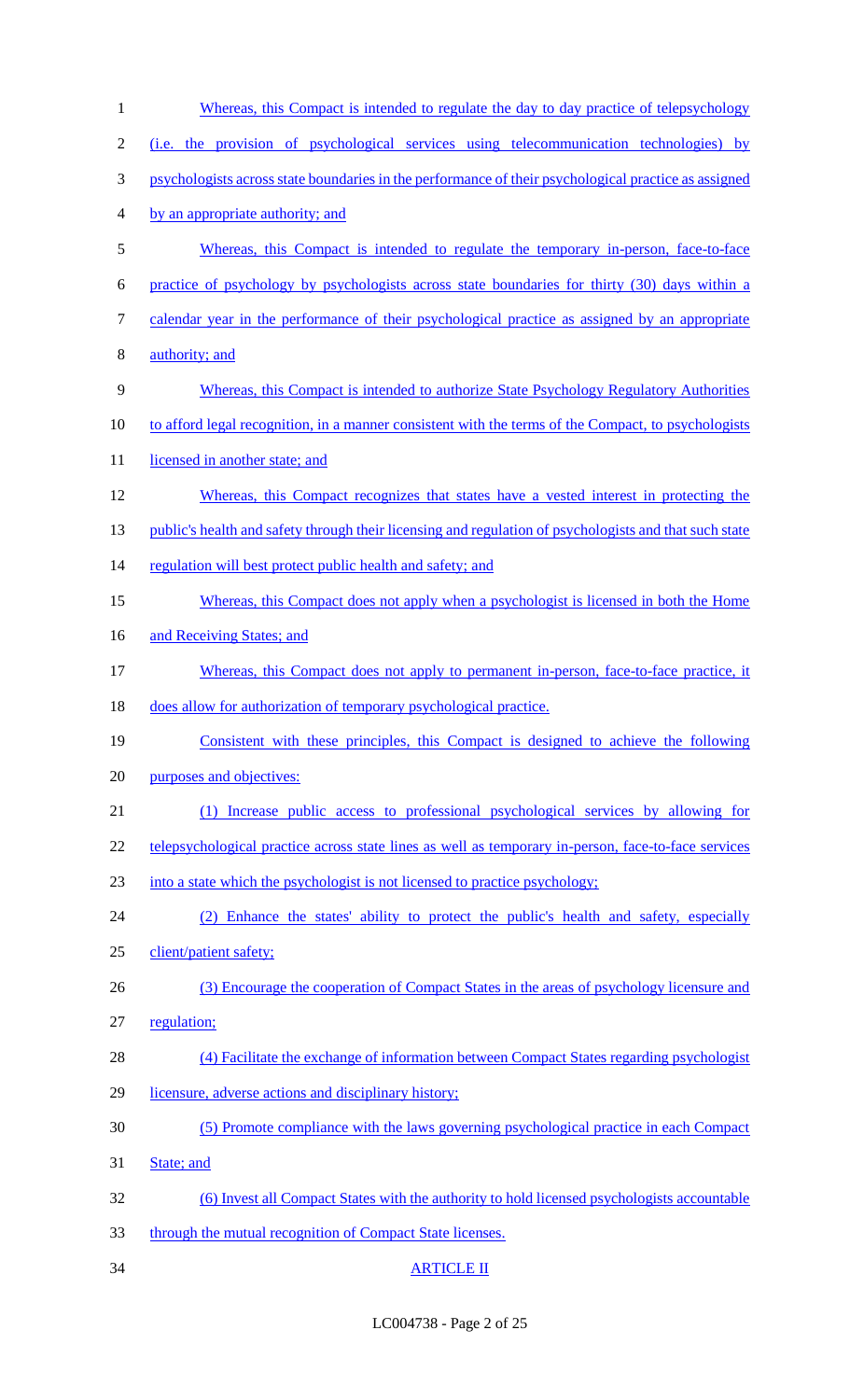| $\mathbf{1}$   | <b>DEFINITIONS</b>                                                                                 |
|----------------|----------------------------------------------------------------------------------------------------|
| $\overline{2}$ | (A) "Adverse Action" means any action taken by a State Psychology Regulatory Authority             |
| 3              | which finds a violation of a statute or regulation that is identified by the State Psychology      |
| 4              | Regulatory Authority as discipline and is a matter of public record.                               |
| 5              | (B) "Association of State and Provincial Psychology Boards (ASPPB)" means the                      |
| 6              | recognized membership organization composed of State and Provincial Psychology Regulatory          |
| 7              | Authorities responsible for the licensure and registration of psychologists throughout the United  |
| 8              | <b>States and Canada.</b>                                                                          |
| 9              | (C) "Authority to Practice Interjurisdictional Telepsychology" means a licensed                    |
| 10             | psychologist's authority to practice telepsychology, within the limits authorized under this       |
| 11             | Compact, in another Compact State.                                                                 |
| 12             | (D) "Bylaws" means those Bylaws established by the Psychology Interjurisdictional                  |
| 13             | Compact Commission pursuant to Article X for its governance, or for directing and controlling its  |
| 14             | actions and conduct.                                                                               |
| 15             | (E) "Client/Patient" means the recipient of psychological services, whether psychological          |
| 16             | services are delivered in the context of healthcare, corporate, supervision, and/or consulting     |
| 17             | services.                                                                                          |
| 18             | (F) "Commissioner" means the voting representative appointed by each State Psychology              |
| 19             | Regulatory Authority pursuant to Article X.                                                        |
| 20             | (G) "Compact State" means a state, the District of Columbia, or United States territory that       |
| 21             | has enacted this Compact legislation and which has not withdrawn pursuant to Article XIII, Section |
| 22             | C or been terminated pursuant to Article XII, Section B.                                           |
| 23             | (H) "Coordinated Licensure Information System" also referred to as "Coordinated                    |
| 24             | Database" means an integrated process for collecting, storing, and sharing information on          |
| 25             | psychologists' licensure and enforcement activities related to psychology licensure laws,          |
| 26             | Psychology Interjurisdictional Compact (PSYPACT) which is administered by the recognized           |
| 27             | membership organization composed of State and Provincial Psychology Regulatory Authorities.        |
| 28             | (I) "Confidentiality" means the principle that data or information is not made available or        |
| 29             | disclosed to unauthorized persons and/or processes.                                                |
| 30             | (J) "Day" means any part of a day in which psychological work is performed.                        |
| 31             | (K) "Distant State" means the Compact State where a psychologist is physically present             |
| 32             | (not through the use of telecommunications technologies), to provide temporary in-person, face-to- |
| 33             | face psychological services.                                                                       |
| 34             | (L) "e-Passport" means a certificate issued by the Association of State and Provincial             |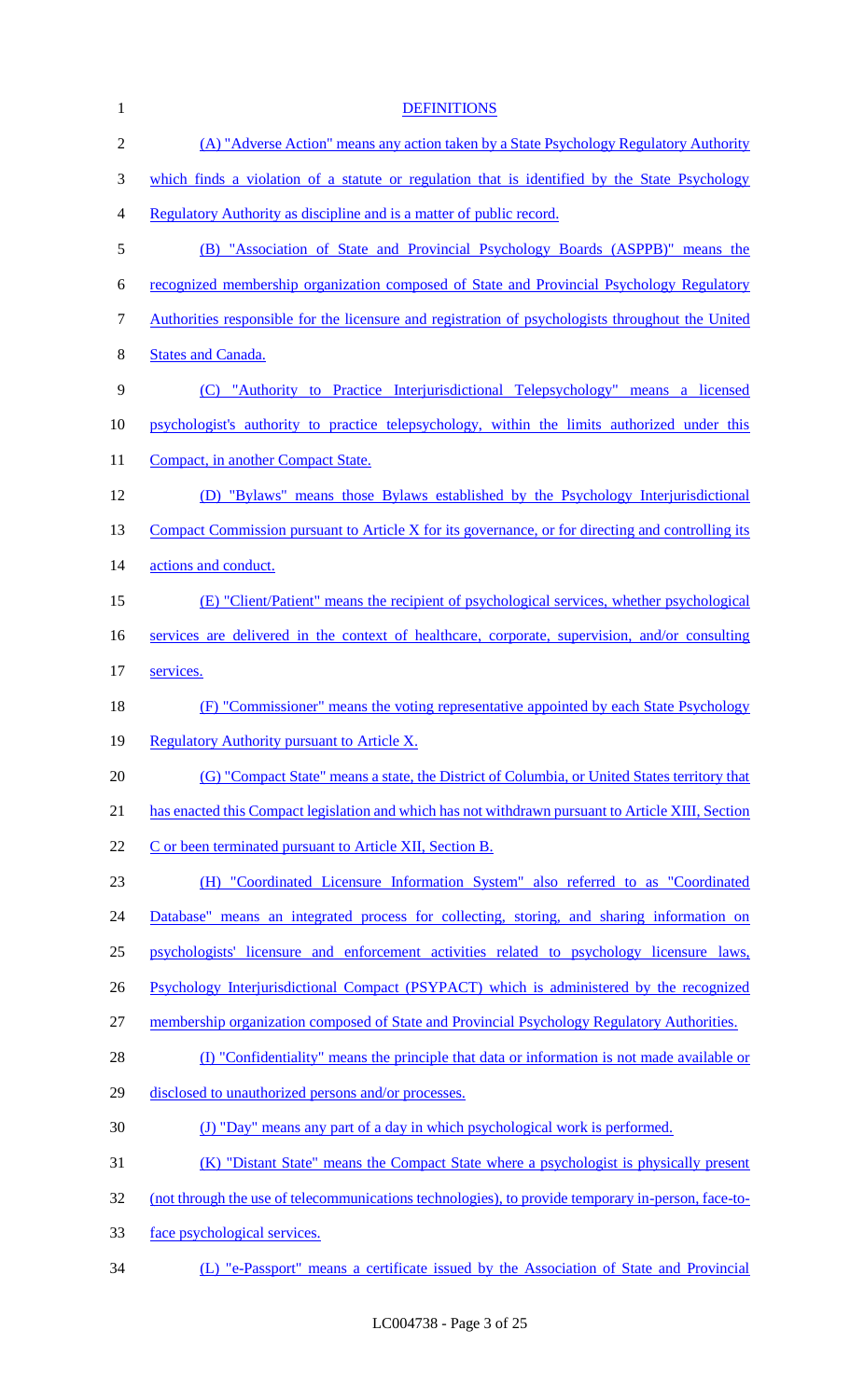- Psychology Boards (ASPPB) that promotes the standardization in the criteria of interjurisdictional telepsychology practice and facilitates the process for licensed psychologists to provide telepsychological services across state lines. (M) "Executive Board" means a group of directors elected or appointed to act on behalf of, 5 and within the powers granted to them by, the Commission. (N) "Home State" means a Compact State where a psychologist is licensed to practice psychology. If the psychologist is licensed in more than one Compact State and is practicing under the Authorization to Practice Interjurisdictional Telepsychology, the Home State is the Compact State where the psychologist is physically present when the telepsychological services are 10 delivered. If the psychologist is licensed in more than one Compact State and is practicing under 11 the Temporary Authorization to Practice, the Home State is any Compact State where the psychologist is licensed. 13 (O) "Identity History Summary" means a summary of information retained by the FBI, or 14 other designee with similar authority, in connection with arrests and, in some instances, federal employment, naturalization, or military service. (P) "In-Person, Face-to-Face" means interactions in which the psychologist and the 17 client/patient are in the same physical space and which does not include interactions that may occur 18 through the use of telecommunication technologies. (Q) "Interjurisdictional Practice Certificate" (IPC) means a certificate issued by the Association of State and Provincial Psychology Boards (ASPPB) that grants temporary authority 21 to practice based on notification to the State Psychology Regulatory Authority of intention to practice temporarily, and verification of one's qualifications for such practice. (R) "License" means authorization by a State Psychology Regulatory Authority to engage 24 in the independent practice of psychology, which would be unlawful without the authorization. (S) "Non-Compact State" means any State which is not at the time a Compact State. (T) "Psychologist" means an individual licensed for the independent practice of psychology. (U) "Psychology Interjurisdictional Compact Commission" also referred to as 29 "Commission" means the national administration of which all Compact States are members. (V) "Receiving State" means a Compact State where the client/patient is physically located when the telepsychological services are delivered. (W) "Rule" means a written statement by the Psychology Interjurisdictional Compact Commission promulgated pursuant to Article XI of the Compact that is of general applicability,
- 34 implements, interprets, or prescribes a policy or provision of the Compact, or an organizational,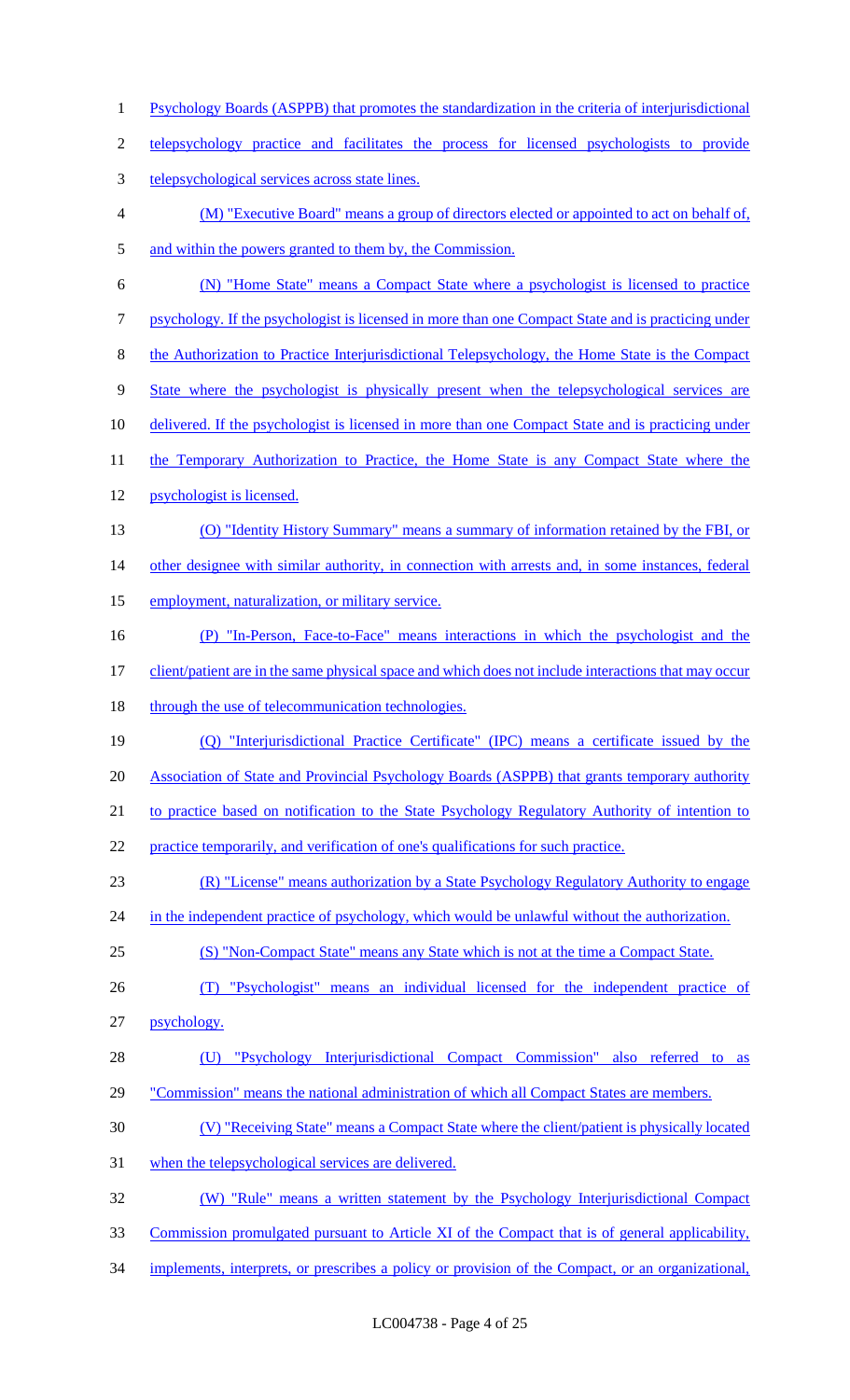| $\mathbf{1}$   | procedural, or practice requirement of the Commission and has the force and effect of statutory law         |
|----------------|-------------------------------------------------------------------------------------------------------------|
| $\overline{2}$ | in a Compact State, and includes the amendment, repeal or suspension of an existing rule.                   |
| 3              | (X) "Significant Investigatory Information" means:                                                          |
| 4              | (1) Investigative information that a State Psychology Regulatory Authority, after a                         |
| 5              | preliminary inquiry that includes notification and an opportunity to respond if required by state           |
| 6              | <u>law, has reason to believe, if proven true, would indicate more than a violation of state statute or</u> |
| 7              | ethics code that would be considered more substantial than minor infraction; or                             |
| 8              | (2) Investigative information that indicates that the psychologist represents an immediate                  |
| 9              | threat to public health and safety regardless of whether the psychologist has been notified and/or          |
| 10             | had an opportunity to respond.                                                                              |
| 11             | (Y) "State" means a state, commonwealth, territory, or possession of the United States, or                  |
| 12             | the District of Columbia.                                                                                   |
| 13             | (Z) "State Psychology Regulatory Authority" means the Board, office or other agency with                    |
| 14             | the legislative mandate to license and regulate the practice of psychology.                                 |
| 15             | (AA) "Telepsychology" means the provision of psychological services using                                   |
| 16             | telecommunication technologies.                                                                             |
| 17             | (BB) "Temporary Authorization to Practice" means a licensed psychologist's authority to                     |
| 18             | conduct temporary in-person, face-to-face practice, within the limits authorized under this                 |
| 19             | Compact, in another Compact State.                                                                          |
| 20             | (CC) "Temporary In-Person, Face-to-Face Practice" means where a psychologist is                             |
| 21             | physically present (not through the use of telecommunications technologies), in the Distant State           |
| 22             | to provide for the practice of psychology for thirty (30) days within a calendar year and based on          |
| 23             | notification to the Distant State.                                                                          |
| 24             | <b>ARTICLE III</b>                                                                                          |
| 25             | <b>HOME STATE LICENSURE</b>                                                                                 |
| 26             | (A) The Home State shall be a Compact State where a psychologist is licensed to practice                    |
| 27             | psychology.                                                                                                 |
| 28             | (B) A psychologist may hold one or more Compact State licenses at a time. If the                            |
| 29             | psychologist is licensed in more than one Compact State, the Home State is the Compact State                |
| 30             | where the psychologist is physically present when the services are delivered as authorized by the           |
| 31             | Authority to Practice Interjurisdictional Telepsychology under the terms of this Compact.                   |
| 32             | (C) Any Compact State may require a psychologist not previously licensed in a Compact                       |
| 33             | State to obtain and retain a license to be authorized to practice in the Compact State under                |
| 34             | circumstances not authorized by the Authority to Practice Interjurisdictional Telepsychology under          |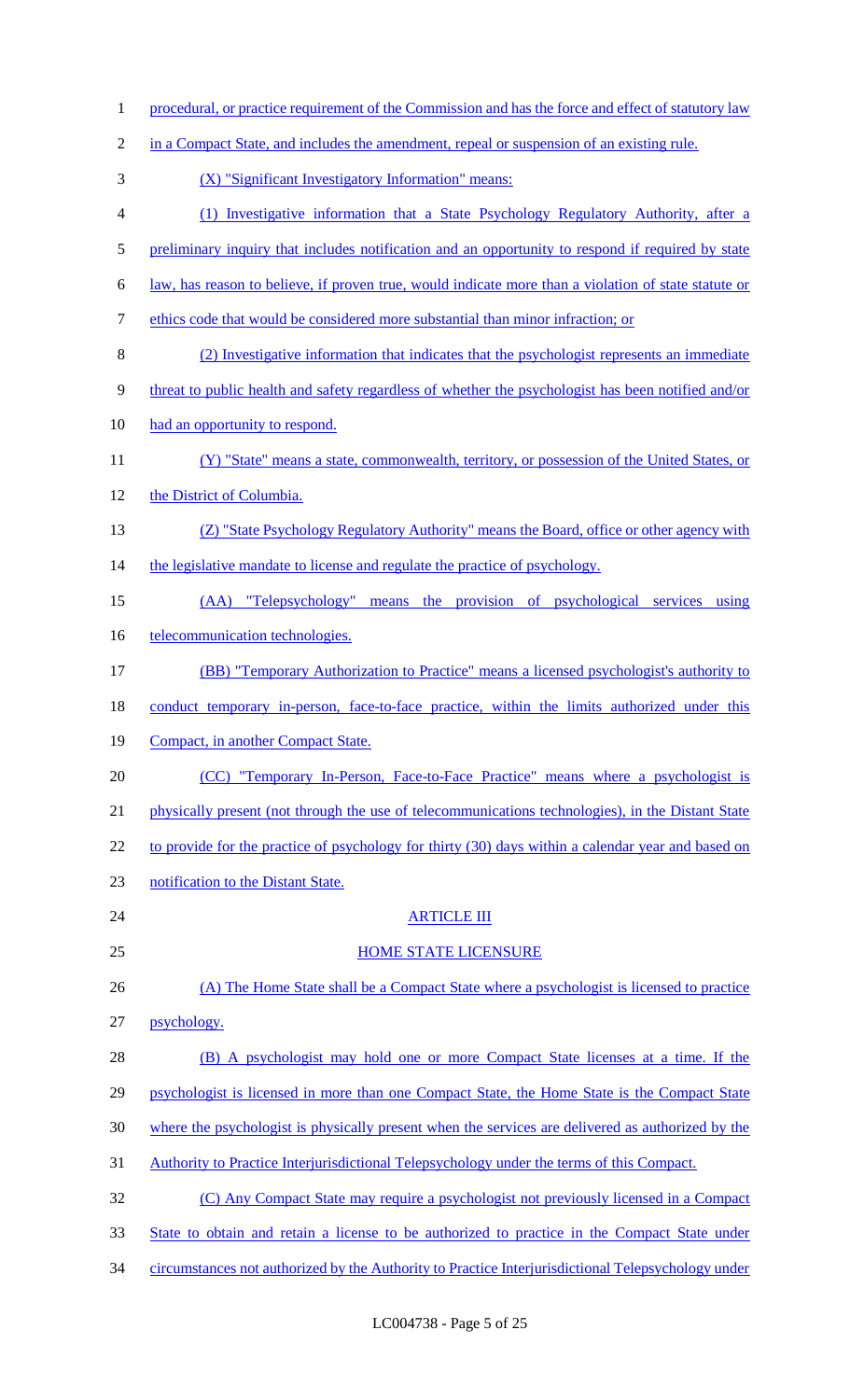1 the terms of this Compact.

| $\overline{c}$ | (D) Any Compact State may require a psychologist to obtain and retain a license to be                  |
|----------------|--------------------------------------------------------------------------------------------------------|
| 3              | <u>authorized to practice in a Compact State under circumstances not authorized by Temporary</u>       |
| $\overline{4}$ | Authorization to Practice under the terms of this Compact.                                             |
| 5              | (E) A Home State's license authorizes a psychologist to practice in a Receiving State under            |
| 6              | the Authority to Practice Interjurisdictional Telepsychology only if the Compact State:                |
| 7              | (1) Currently requires the psychologist to hold an active e-Passport;                                  |
| 8              | (2) Has a mechanism in place for receiving and investigating complaints about licensed                 |
| 9              | individuals;                                                                                           |
| 10             | (3) Notifies the Commission, in compliance with the terms herein, of any adverse action                |
| 11             | or significant investigatory information regarding a licensed individual;                              |
| 12             | (4) Requires an Identity History Summary of all applicants at initial licensure, including             |
| 13             | the use of the results of fingerprints or other biometric data checks compliant with the requirements  |
| 14             | of the Federal Bureau of Investigation (FBI), or other designee with similar authority, no later than  |
| 15             | ten (10) years after activation of the Compact; and                                                    |
| 16             | (5) Complies with the Bylaws and Rules of the Commission.                                              |
| 17             | (F) A Home State's license grants Temporary Authorization to Practice to a psychologist                |
| 18             | in a Distant State only if the Compact State:                                                          |
| 19             | (1) Currently requires the psychologist to hold an active IPC;                                         |
| 20             | (2) Has a mechanism in place for receiving and investigating complaints about licensed                 |
| 21             | individuals;                                                                                           |
| 22             | (3) Notifies the Commission, in compliance with the terms herein, of any adverse action                |
| 23             | or significant investigatory information regarding a licensed individual;                              |
| 24             | (4) Requires an Identity History Summary of all applicants at initial licensure, including             |
| 25             | the use of the results of fingerprints or other biometric data checks compliant with the requirements  |
| 26             | of the Federal Bureau of Investigation FBI, or other designee with similar authority, no later than    |
| 27             | ten (10) years after activation of the Compact; and                                                    |
| 28             | (5) Complies with the Bylaws and Rules of the Commission.                                              |
| 29             | <b>ARTICLE IV</b>                                                                                      |
| 30             | COMPACT PRIVILEGE TO PRACTICE TELEPSYCHOLOGY                                                           |
| 31             | (A) Compact States shall recognize the right of a psychologist, licensed in a Compact State            |
| 32             | in conformance with Article III, to practice telepsychology in other Compact States (Receiving         |
| 33             | States) in which the psychologist is not licensed, under the Authority to Practice Interjurisdictional |
|                |                                                                                                        |

34 Telepsychology as provided in the Compact.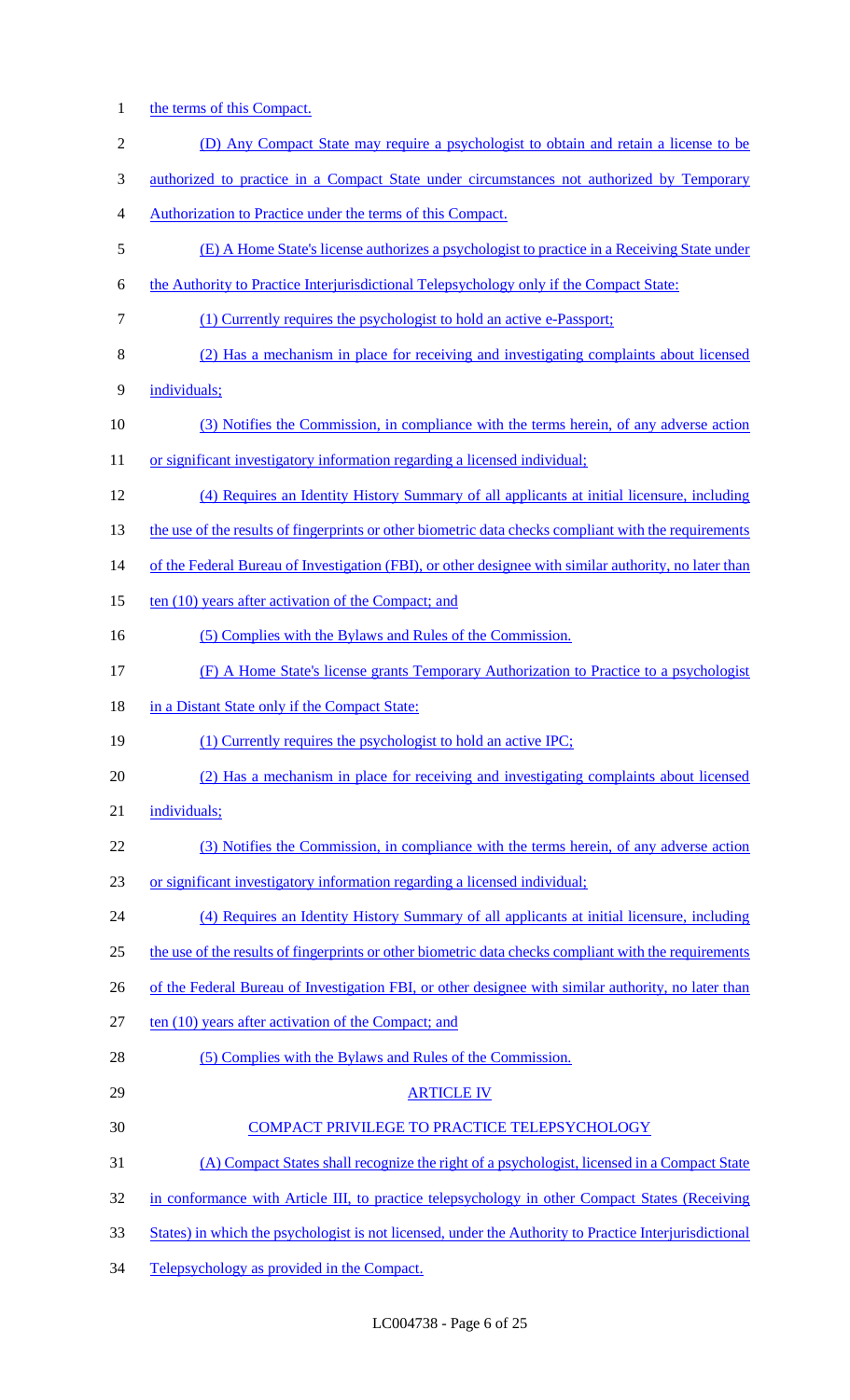| $\mathbf{1}$   | (B) To exercise the Authority to Practice Interjurisdictional Telepsychology under the             |
|----------------|----------------------------------------------------------------------------------------------------|
| $\overline{c}$ | terms and provisions of this Compact, a psychologist licensed to practice in a Compact State must: |
| 3              | (1) Hold a graduate degree in psychology from an institute of higher education that was, at        |
| 4              | the time the degree was awarded:                                                                   |
| 5              | (a) Regionally accredited by an accrediting body recognized by the U.S. Department of              |
| 6              | Education to grant graduate degrees, or authorized by Provincial Statute or Royal Charter to grant |
| 7              | doctoral degrees; or                                                                               |
| 8              | (b) A foreign college or university deemed to be equivalent to subsection $1(a)$ above by a        |
| 9              | foreign credential evaluation service that is a member of the National Association of Credential   |
| 10             | Evaluation Services (NACES) or by a recognized foreign credential evaluation service; and          |
| 11             | (2) Hold a graduate degree in psychology that meets the following criteria:                        |
| 12             | (a) The program, wherever it may be administratively housed, must be clearly identified            |
| 13             | and labeled as a psychology program. Such a program must specify in pertinent institutional        |
| 14             | catalogues and brochures its intent to educate and train professional psychologists;               |
| 15             | (b) The psychology program must stand as a recognizable, coherent, organizational entity           |
| 16             | within the institution;                                                                            |
| 17             | (c) There must be a clear authority and primary responsibility for the core and specialty          |
| 18             | areas whether or not the program cuts across administrative lines;                                 |
| 19             | (d) The program must consist of an integrated, organized sequence of study;                        |
| 20             | (e) There must be an identifiable psychology faculty sufficient in size and breadth to carry       |
| 21             | out its responsibilities;                                                                          |
| 22             | (f) The designated director of the program must be a psychologist and a member of the              |
| 23             | core faculty;                                                                                      |
| 24             | (g) The program must have an identifiable body of students who are matriculated in that            |
| 25             | program for a degree;                                                                              |
| 26             | The program must include supervised practicum, internship, or field training<br>(h)                |
| 27             | appropriate to the practice of psychology;                                                         |
| 28             | (i) The curriculum shall encompass a minimum of three (3) academic years of full-time              |
| 29             | graduate study for doctoral degree and a minimum of one academic year of full-time graduate study  |
| 30             | for master's degree; and                                                                           |
| 31             | (i) The program includes an acceptable residency as defined by the Rules of the                    |
| 32             | Commission.                                                                                        |
| 33             | (3) Possess a current, full and unrestricted license to practice psychology in a Home State        |
| 34             | which is a Compact State;                                                                          |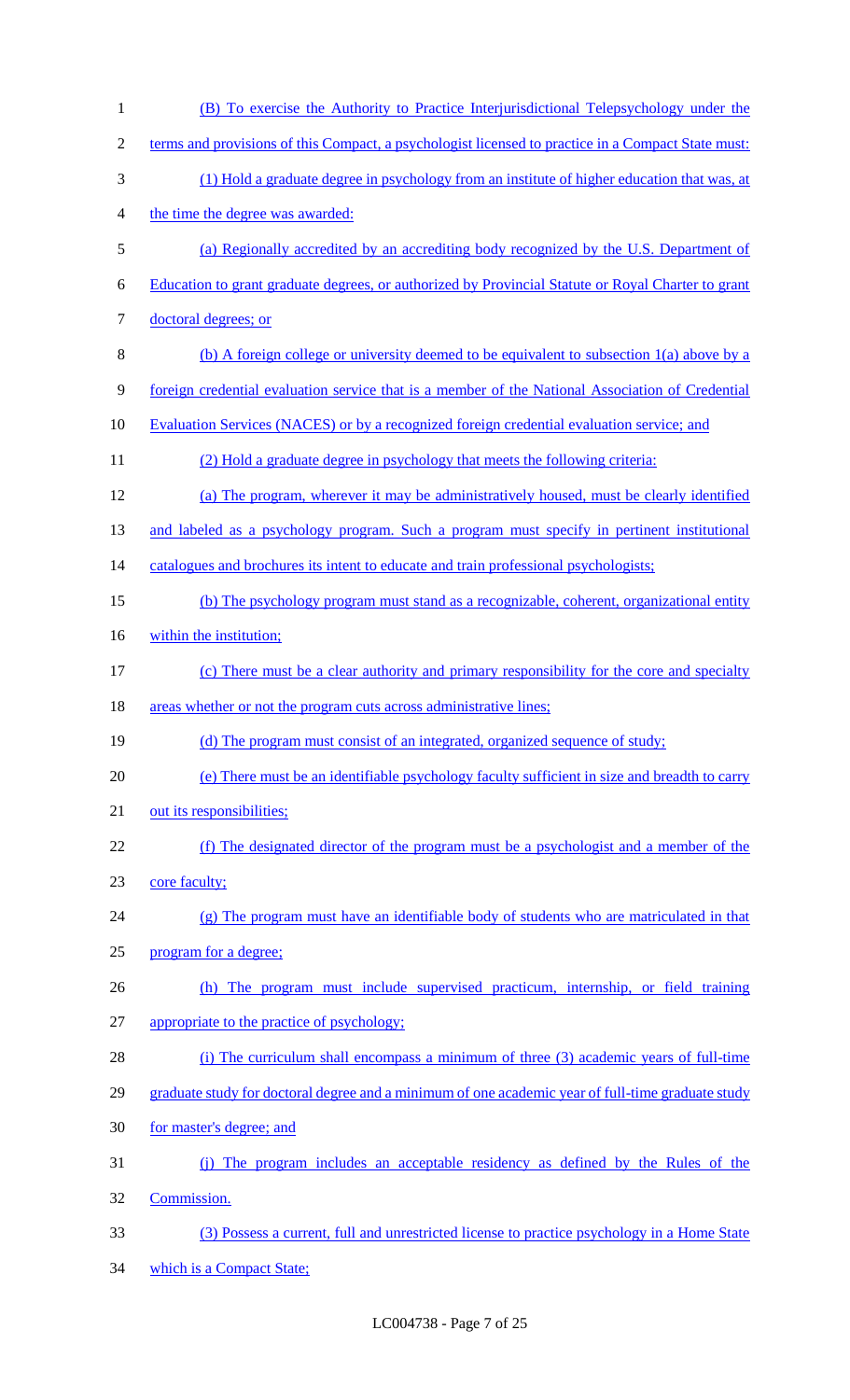| 1                | (4) Have no history of adverse action that violate the Rules of the Commission;                         |
|------------------|---------------------------------------------------------------------------------------------------------|
| $\overline{2}$   | (5) Have no criminal record history reported on an Identity History Summary that violates               |
| 3                | the Rules of the Commission;                                                                            |
| $\overline{4}$   | (6) Possess a current, active e-Passport;                                                               |
| 5                | (7) Provide attestations in regard to areas of intended practice, conformity with standards             |
| 6                | of practice, competence in telepsychology technology; criminal background; and knowledge and            |
| $\boldsymbol{7}$ | adherence to legal requirements in the home and receiving states, and provide a release of              |
| $\, 8$           | information to allow for primary source verification in a manner specified by the Commission; and       |
| 9                | (8) Meet other criteria as defined by the Rules of the Commission.                                      |
| 10               | (C) A psychologist practicing into a Receiving State under the Authority to Practice                    |
| 11               | Interjurisdictional Telepsychology shall practice within areas of competencies and the scope of         |
| 12               | practice authorized by the Home State.                                                                  |
| 13               | (D) A psychologist practicing into a Receiving State under the Authority to Practice                    |
| 14               | Interjurisdictional Telepsychology will be subject to the Home State's authority and laws. A            |
| 15               | Receiving State may, in accordance with that state's due process law, limit or revoke a                 |
| 16               | psychologist's Authority to Practice Interjurisdictional Telepsychology in the Receiving State and      |
| 17               | may take any other necessary actions under the Receiving State's applicable law to protect the          |
| 18               | health and safety of the Receiving State's citizens. If a Receiving State takes action, the state shall |
| 19               | promptly notify the Home State and the Commission.                                                      |
| 20               | (E) If a psychologist's license in any Home State, another Compact State, or any Authority              |
| 21               | to Practice Interjurisdictional Telepsychology in any Receiving State, is restricted, suspended or      |
| 22               | otherwise limited, the e-Passport shall be revoked and therefore the psychologist shall not be          |
| 23               | eligible to practice telepsychology in a Compact State under the Authority to Practice                  |
| 24               | Interjurisdictional Telepsychology.                                                                     |
| 25               | <b>ARTICLE V</b>                                                                                        |
| 26               | COMPACT TEMPORARY AUTHORIZATION TO PRACTICE                                                             |
| 27               | (A) Compact States shall also recognize the right of a psychologist, licensed in a Compact              |
| 28               | State in conformance with Article III, to practice temporarily in other Compact States (Distant         |
| 29               | States) in which the psychologist is not licensed, as provided in the Compact.                          |
| 30               | (B) To exercise the Temporary Authorization to Practice under the terms and provisions of               |
| 31               | this Compact, a psychologist licensed to practice in a Compact State must:                              |
| 32               | (1) Hold a graduate degree in psychology from an institute of higher education that was, at             |
| 33               | the time the degree was awarded:                                                                        |
| 34               | (a) Regionally accredited by an accrediting body recognized by the U.S. Department of                   |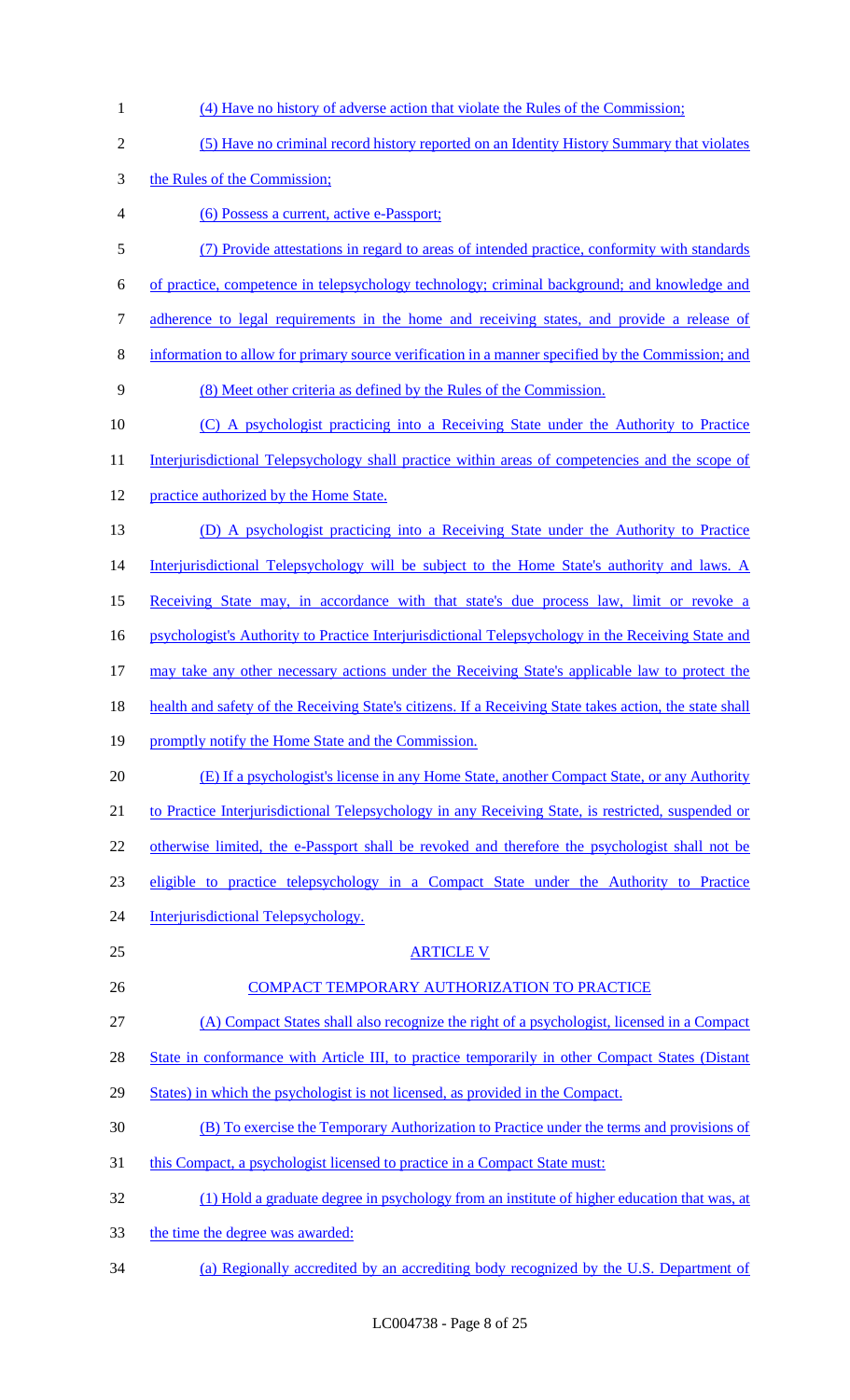Education to grant graduate degrees, or authorized by Provincial Statute or Royal Charter to grant doctoral degrees; or (b) A foreign college or university deemed to be equivalent to subsection 1(a) above by a foreign credential evaluation service that is a member of the National Association of Credential Evaluation Services (NACES) or by a recognized foreign credential evaluation service; and (2) Hold a graduate degree in psychology that meets the following criteria: (a) The program, wherever it may be administratively housed, must be clearly identified and labeled as a psychology program. Such a program must specify in pertinent institutional catalogues and brochures its intent to educate and train professional psychologists; (b) The psychology program must stand as a recognizable, coherent, organizational entity 11 within the institution; (c) There must be a clear authority and primary responsibility for the core and specialty 13 areas whether or not the program cuts across administrative lines; 14 (d) The program must consist of an integrated, organized sequence of study; (e) There must be an identifiable psychology faculty sufficient in size and breadth to carry 16 out its responsibilities; (f) The designated director of the program must be a psychologist and a member of the core faculty; (g) The program must have an identifiable body of students who are matriculated in that program for a degree; (h) The program must include supervised practicum, internship, or field training appropriate to the practice of psychology; (i) The curriculum shall encompass a minimum of three (3) academic years of full-time 24 graduate study for doctoral degrees and a minimum of one academic year of full-time graduate study for master's degree; (j) The program includes an acceptable residency as defined by the Rules of the Commission; (3) Possess a current, full and unrestricted license to practice psychology in a Home State 29 which is a Compact State; (4) No history of adverse action that violate the Rules of the Commission; (5) No criminal record history that violates the Rules of the Commission; (6) Possess a current, active IPC; (7) Provide attestations in regard to areas of intended practice and work experience and 34 provide a release of information to allow for primary source verification in a manner specified by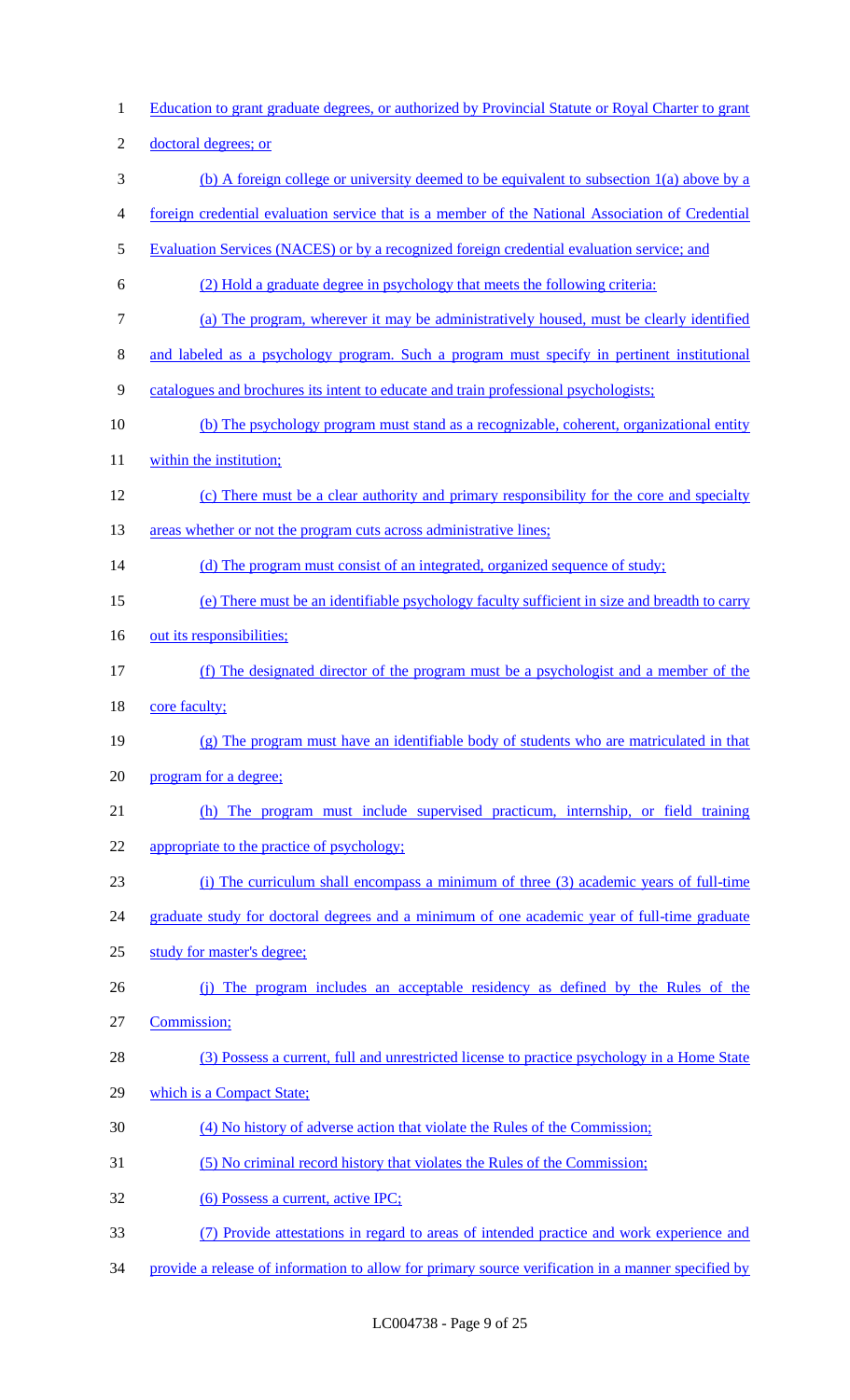1 the Commission; and

| $\overline{c}$ | (8) Meet other criteria as defined by the Rules of the Commission.                                        |
|----------------|-----------------------------------------------------------------------------------------------------------|
| 3              | (C) A psychologist practicing into a Distant State under the Temporary Authorization to                   |
| $\overline{4}$ | Practice shall practice within the scope of practice authorized by the Distant State.                     |
| 5              | (D) A psychologist practicing into a Distant State under the Temporary Authorization to                   |
| 6              | Practice will be subject to the Distant State's authority and law. A Distant State may, in accordance     |
| 7              | with that state's due process law, limit or revoke a psychologist's Temporary Authorization to            |
| 8              | <u>Practice in the Distant State and may take any other necessary actions under the Distant State's</u>   |
| 9              | applicable law to protect the health and safety of the Distant State's citizens. If a Distant State takes |
| 10             | action, the state shall promptly notify the Home State and the Commission.                                |
| 11             | (E) If a psychologist's license in any Home State, another Compact State, or any Temporary                |
| 12             | Authorization to Practice in any Distant State, is restricted, suspended or otherwise limited, the IPC    |
| 13             | shall be revoked and therefore the psychologist shall not be eligible to practice in a Compact State      |
| 14             | under the Temporary Authorization to Practice.                                                            |
| 15             | <b>ARTICLE VI</b>                                                                                         |
| 16             | <b>CONDITIONS OF TELEPSYCHOLOGY PRACTICE IN A RECEIVING STATE</b>                                         |
| 17             | (A) A psychologist may practice in a Receiving State under the Authority to Practice                      |
| 18             | Interjurisdictional Telepsychology only in the performance of the scope of practice for psychology        |
| 19             | as assigned by an appropriate State Psychology Regulatory Authority, as defined in the Rules of           |
| 20             | the Commission, and under the following circumstances:                                                    |
| 21             | The psychologist initiates a client/patient contact in a Home State via<br>(1)                            |
| 22             | telecommunications technologies with a client/patient in a Receiving State;                               |
| 23             | (2) Other conditions regarding telepsychology as determined by Rules promulgated by the                   |
| 24             | Commission.                                                                                               |
| 25             | <b>ARTICLE VII</b>                                                                                        |
| 26             | <b>ADVERSE ACTIONS</b>                                                                                    |
| 27             | (A) A Home State shall have the power to impose adverse action against a psychologist's                   |
| 28             | license issued by the Home State. A Distant State shall have the power to take adverse action on a        |
| 29             | psychologist's Temporary Authorization to Practice within that Distant State.                             |
| 30             | (B) A Receiving State may take adverse action on a psychologist's Authority to Practice                   |
| 31             | <u>Interjurisdictional Telepsychology within that Receiving State. A Home State may take adverse</u>      |
| 32             | action against a psychologist based on an adverse action taken by a Distant State regarding               |
| 33             | temporary in-person, face-to-face practice.                                                               |

34 (C) If a Home State takes adverse action against a psychologist's license, that psychologist's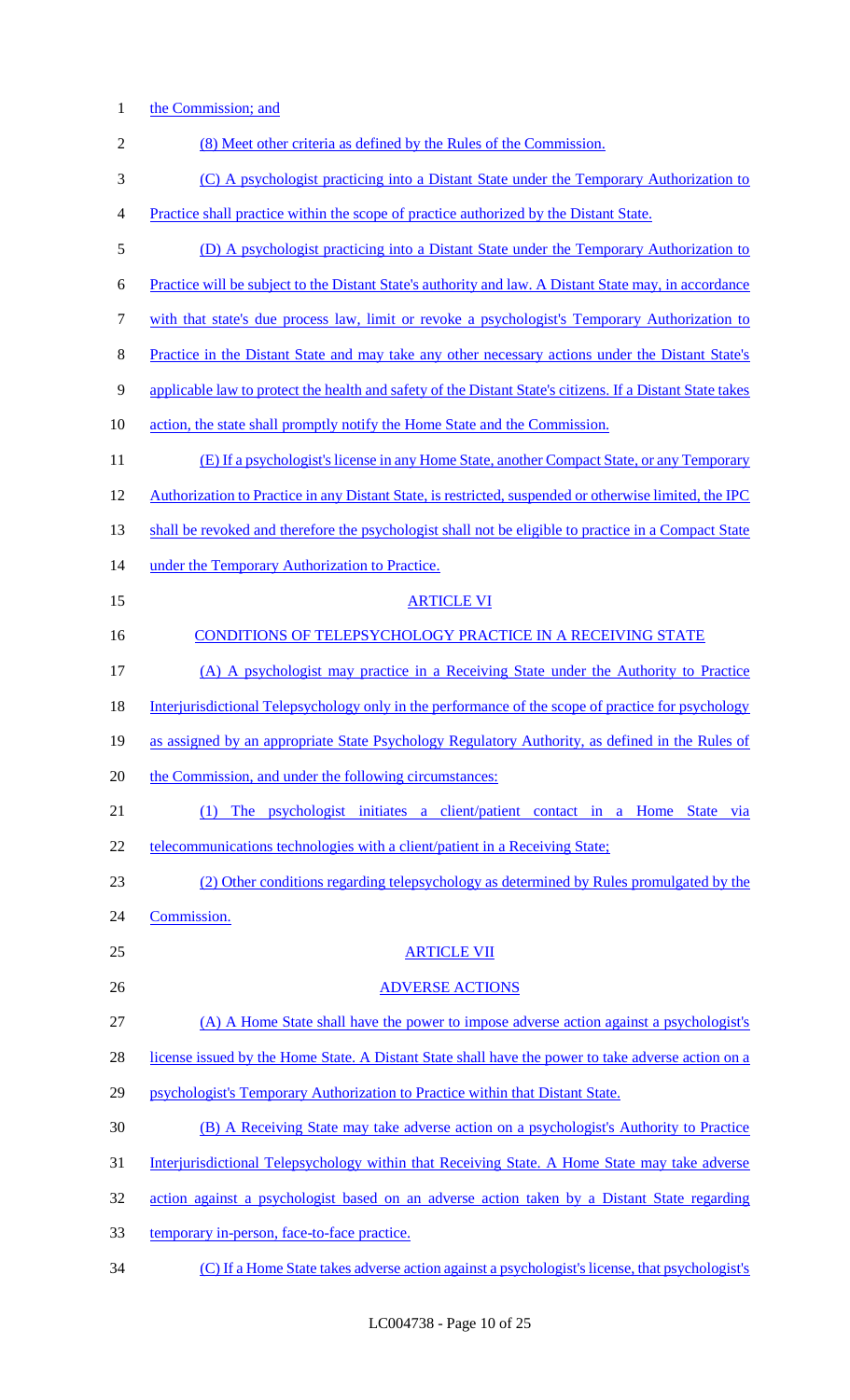1 Authority to Practice Interjurisdictional Telepsychology is terminated and the e-Passport is 2 revoked. Furthermore, that psychologist's Temporary Authorization to Practice is terminated and 3 the IPC is revoked. 4 (1) All Home State disciplinary orders which impose adverse action shall be reported to 5 the Commission in accordance with the Rules promulgated by the Commission. A Compact State 6 shall report adverse actions in accordance with the Rules of the Commission. 7 (2) In the event discipline is reported on a psychologist, the psychologist will not be eligible 8 for telepsychology or temporary in-person, face-to-face practice in accordance with the Rules of 9 the Commission. 10 (3) Other actions may be imposed as determined by the Rules promulgated by the 11 **Commission.** 12 (D) A Home State's Psychology Regulatory Authority shall investigate and take 13 appropriate action with respect to reported inappropriate conduct engaged in by a licensee which 14 occurred in a Receiving State as it would if such conduct had occurred by a licensee within the 15 Home State. In such cases, the Home State's law shall control in determining any adverse action 16 against a psychologist's license. 17 (E) A Distant State's Psychology Regulatory Authority shall investigate and take 18 appropriate action with respect to reported inappropriate conduct engaged in by a psychologist 19 practicing under Temporary Authorization Practice which occurred in that Distant State as it would 20 if such conduct had occurred by a licensee within the Home State. In such cases, Distant State's 21 law shall control in determining any adverse action against a psychologist's Temporary 22 Authorization to Practice. 23 (F) Nothing in this Compact shall override a Compact State's decision that a psychologist's 24 participation in an alternative program may be used in lieu of adverse action and that such 25 participation shall remain non-public if required by the Compact State's law. Compact States must 26 require psychologists who enter any alternative programs to not provide telepsychology services 27 under the Authority to Practice Interjurisdictional Telepsychology or provide temporary 28 psychological services under the Temporary Authorization to Practice in any other Compact State 29 during the term of the alternative program. 30 (G) No other judicial or administrative remedies shall be available to a psychologist in the 31 event a Compact State imposes an adverse action pursuant to subsection (C), above. 32 ARTICLE VIII 33 ADDITIONAL AUTHORITIES INVESTED IN A COMPACT STATE'S PSYCHOLOGY 34 REGULATORY AUTHORITY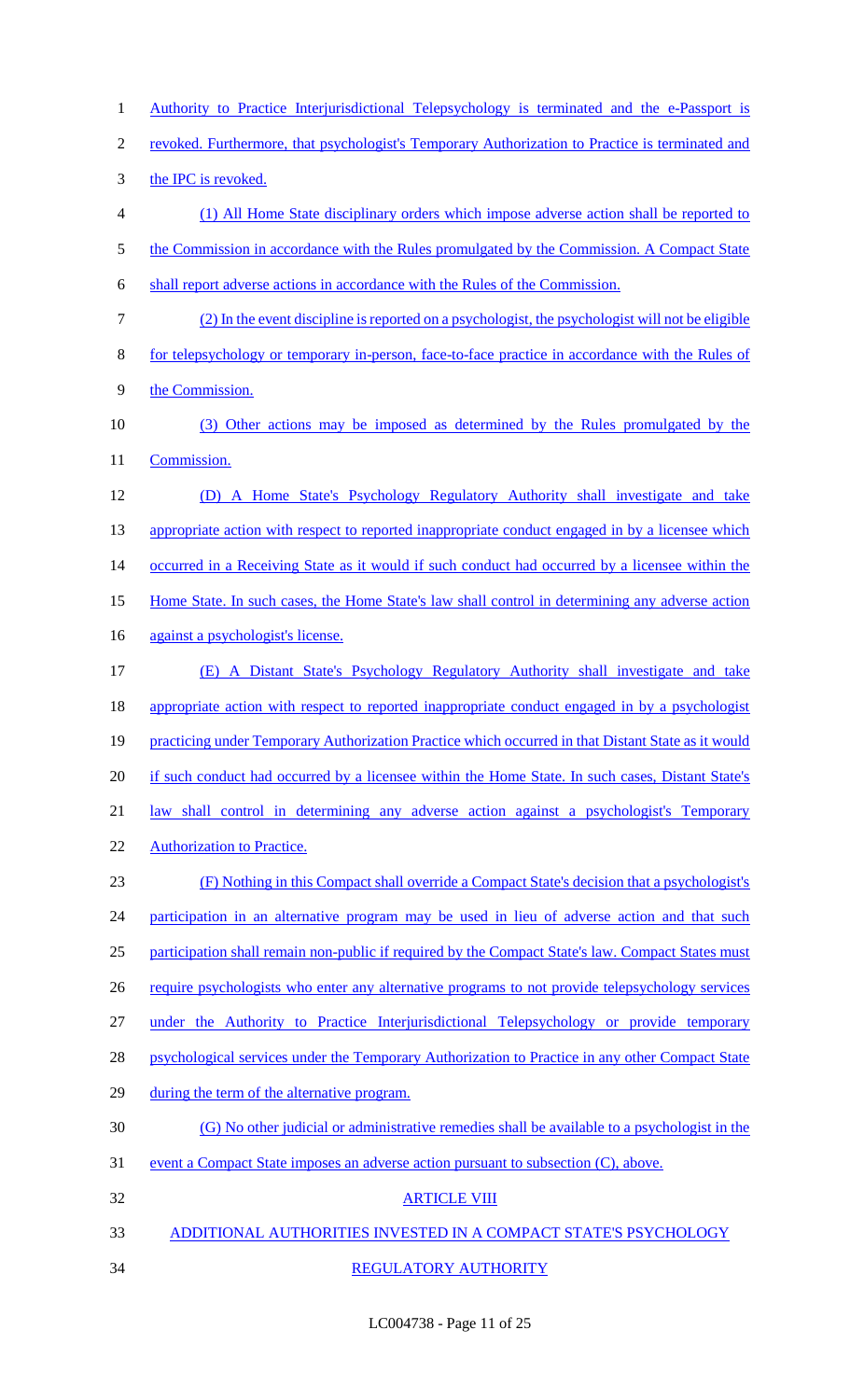(A) In addition to any other powers granted under state law, a Compact State's Psychology 2 Regulatory Authority shall have the authority under this Compact to: (1) Issue subpoenas, for both hearings and investigations, which require the attendance and testimony of witnesses and the production of evidence. Subpoenas issued by a Compact State's Psychology Regulatory Authority for the attendance and testimony of witnesses, and/or the production of evidence from another Compact State shall be enforced in the latter state by any court of competent jurisdiction, according to that court's practice and procedure in considering subpoenas issued in its own proceedings. The issuing State Psychology Regulatory Authority shall pay any witness fees, travel expenses, mileage and other fees required by the service statutes of the state 10 where the witnesses and/or evidence are located; and (2) Issue cease and desist and/or injunctive relief orders to revoke a psychologist's 12 Authority to Practice Interjurisdictional Telepsychology and/or Temporary Authorization to 13 Practice; and (3) During the course of any investigation, a psychologist may not change their Home State licensure. A Home State Psychology Regulatory Authority is authorized to complete any pending 16 investigations of a psychologist and to take any actions appropriate under its law. The Home State Psychology Regulatory Authority shall promptly report the conclusions of such investigations to 18 the Commission. Once an investigation has been completed, and pending the outcome of said investigation, the psychologist may change their Home State licensure. The Commission shall 20 promptly notify the new Home State of any such decisions as provided in the Rules of the Commission. All information provided to the Commission or distributed by Compact States 22 pursuant to the psychologist shall be confidential, filed under seal and used for investigatory or disciplinary matters. The Commission may create additional rules for mandated or discretionary 24 sharing of information by Compact States. ARTICLE IX COORDINATED LICENSURE INFORMATION SYSTEM (A) The Commission shall provide for the development and maintenance of a Coordinated 28 Licensure Information System (Coordinated Database) and reporting system containing licensure 29 and disciplinary action information on all psychologists individuals to whom this Compact is applicable in all Compact States as defined by the Rules of the Commission. (B) Notwithstanding any other provision of state law to the contrary, a Compact State shall 32 submit a uniform data set to the Coordinated Database on all licensees as required by the Rules of the Commission, including:

(1) Identifying information;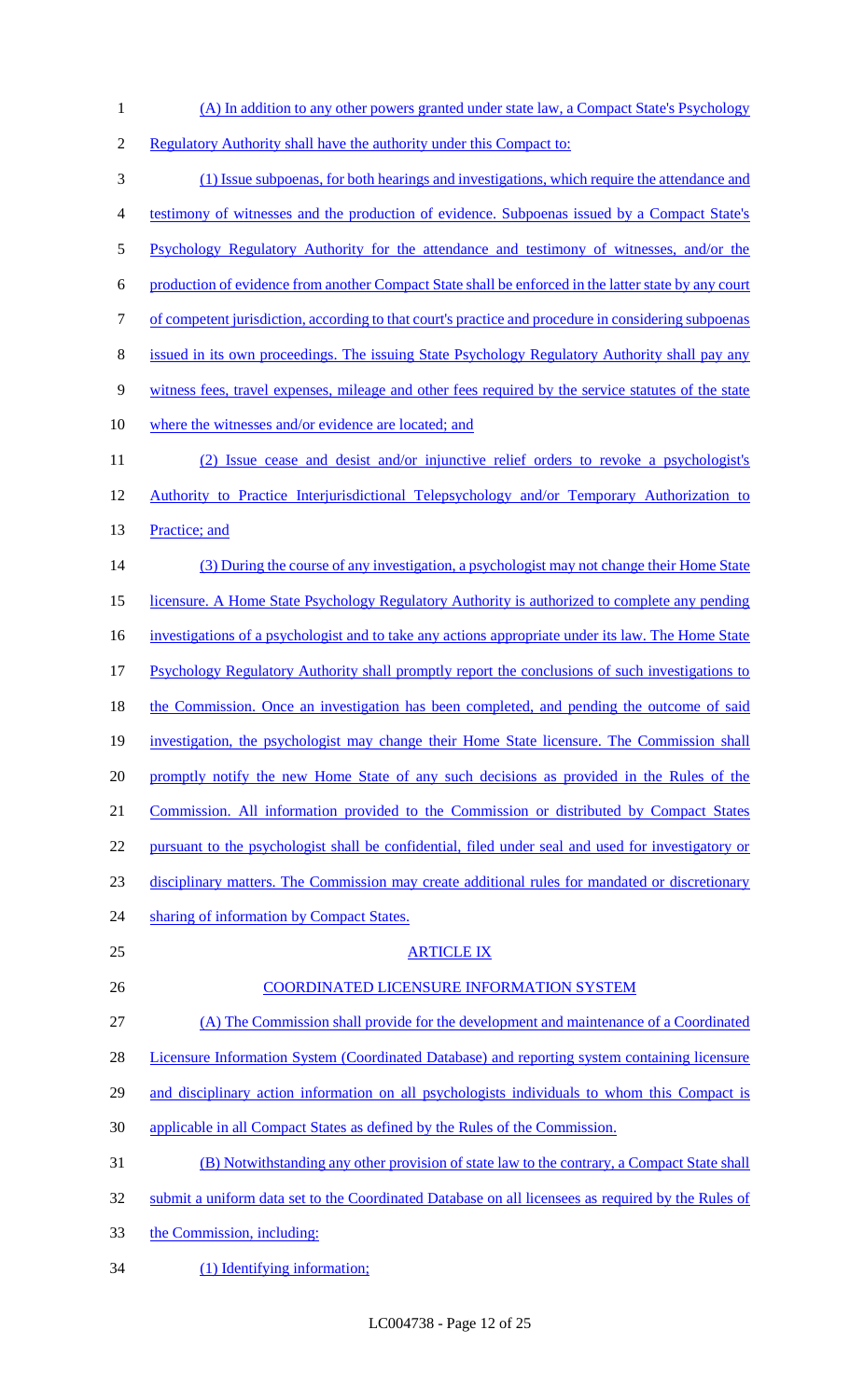| $\mathbf{1}$ | (2) Licensure data;                                                                                 |
|--------------|-----------------------------------------------------------------------------------------------------|
| 2            | (3) Significant investigatory information;                                                          |
| 3            | (4) Adverse actions against a psychologist's license;                                               |
| 4            | (5) An indicator that a psychologist's Authority to Practice Interjurisdictional                    |
| 5            | Telepsychology and/or Temporary Authorization to Practice is revoked;                               |
| 6            | (6) Non-confidential information related to alternative program participation information;          |
| 7            | (7) Any denial of application for licensure, and the reasons for such denial; and                   |
| 8            | (8) Other information which may facilitate the administration of this Compact, as                   |
| 9            | determined by the Rules of the Commission.                                                          |
| 10           | (C) The Coordinated Database administrator shall promptly notify all Compact States of              |
| 11           | any adverse action taken against, or significant investigative information on, any licensee in a    |
| 12           | <b>Compact State.</b>                                                                               |
| 13           | (D) Compact States reporting information to the Coordinated Database may designate                  |
| 14           | information that may not be shared with the public without the express permission of the Compact    |
| 15           | State reporting the information.                                                                    |
| 16           | (E) Any information submitted to the Coordinated Database that is subsequently required             |
| 17           | to be expunged by the law of the Compact State reporting the information shall be removed from      |
| 18           | the Coordinated Database.                                                                           |
| 19           | <b>ARTICLE X</b>                                                                                    |
| 20           | ESTABLISHMENT OF THE PSYCHOLOGY INTERJURISDICTIONAL COMPACT                                         |
| 21           | <b>COMMISSION</b>                                                                                   |
| 22           | (A) The Compact States hereby create and establish a joint public agency known as the               |
| 23           | Psychology Interjurisdictional Compact Commission.                                                  |
| 24           | (1) The Commission is a body politic and an instrumentality of the Compact States.                  |
| 25           | (2) Venue is proper and judicial proceedings by or against the Commission shall be brought          |
| 26           | solely and exclusively in a court of competent jurisdiction where the principal office of the       |
| 27           | Commission is located. The Commission may waive venue and jurisdictional defenses to the extent     |
| 28           | it adopts or consents to participate in alternative dispute resolution proceedings.                 |
| 29           | (3) Nothing in this Compact shall be construed to be a waiver of sovereign immunity.                |
| 30           | (B) Membership, Voting, and Meetings.                                                               |
| 31           | (1) The Commission shall consist of one voting representative appointed by each Compact             |
| 32           |                                                                                                     |
|              | State who shall serve as that state's Commissioner. The State Psychology Regulatory Authority       |
| 33           | shall appoint its delegate. This delegate shall be empowered to act on behalf of the Compact State. |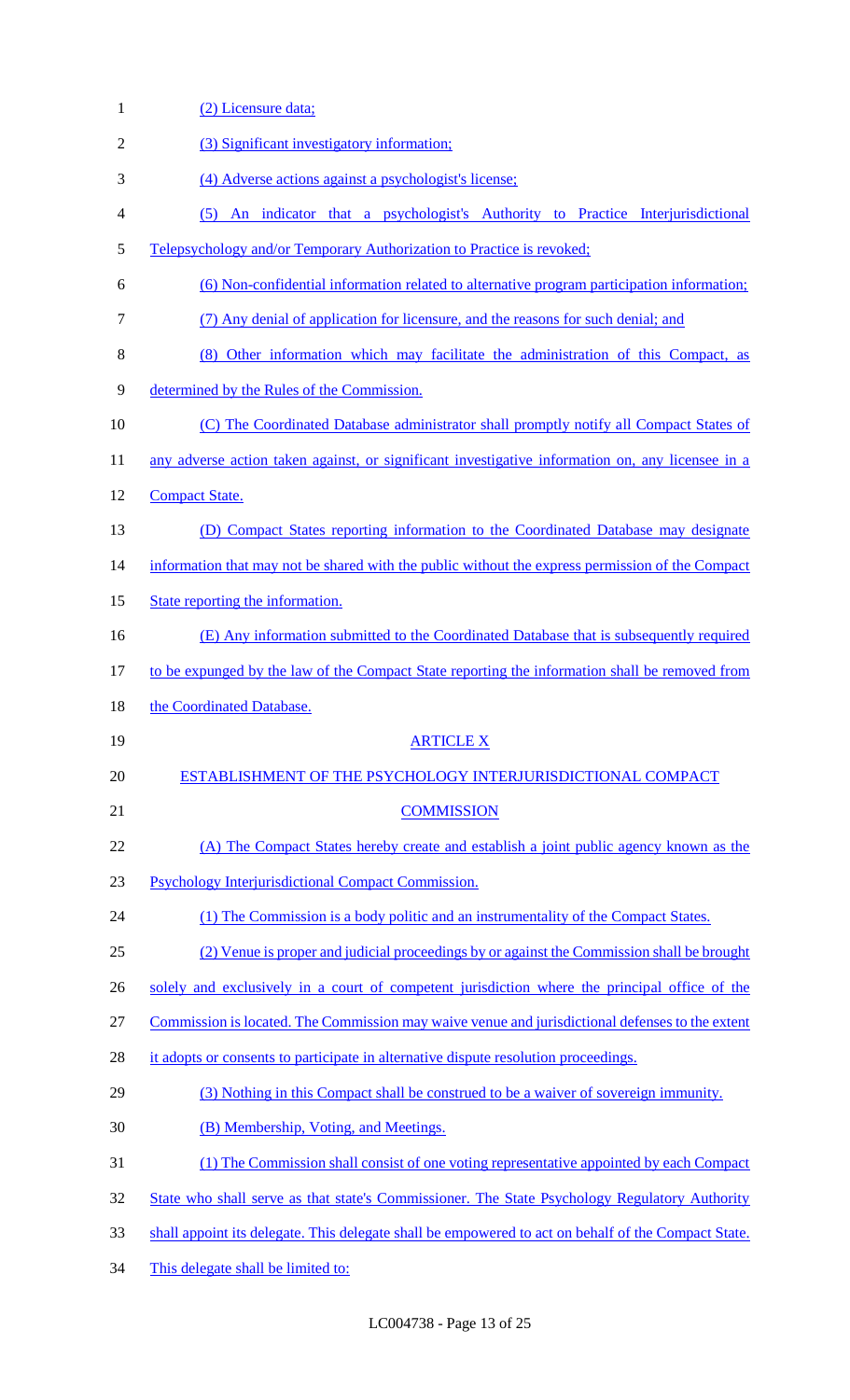| 1              | (a) Executive Director, Executive Secretary or similar executive;                                   |
|----------------|-----------------------------------------------------------------------------------------------------|
| $\overline{2}$ | (b) Current member of the State Psychology Regulatory Authority of a Compact State; or              |
| 3              | (c) Designee empowered with the appropriate delegate authority to act on behalf of the              |
| $\overline{4}$ | <b>Compact State.</b>                                                                               |
| 5              | (2) Any Commissioner may be removed or suspended from office as provided by the law                 |
| 6              | of the state from which the Commissioner is appointed. Any vacancy occurring in the Commission      |
| $\tau$         | shall be filled in accordance with the laws of the Compact State in which the vacancy exists.       |
| 8              | (3) Each Commissioner shall be entitled to one vote with regard to the promulgation of              |
| 9              | Rules and creation of Bylaws and shall otherwise have an opportunity to participate in the business |
| 10             | and affairs of the Commission. A Commissioner shall vote in person or by such other means as        |
| 11             | provided in the Bylaws. The Bylaws may provide for Commissioners' participation in meetings by      |
| 12             | telephone or other means of communication.                                                          |
| 13             | (4) The Commission shall meet at least once during each calendar year. Additional                   |
| 14             | meetings shall be held as set forth in the Bylaws.                                                  |
| 15             | (5) All meetings shall be open to the public, and public notice of meetings shall be given          |
| 16             | in the same manner as required under the rulemaking provisions in Article XI.                       |
| 17             | (6) The Commission may convene in a closed, non-public meeting if the Commission must               |
|                |                                                                                                     |
| 18             | discuss:                                                                                            |
| 19             | (a) Non-compliance of a Compact State with its obligations under the Compact;                       |
| 20             | (b) The employment, compensation, discipline or other personnel matters, practices or               |
| 21             | procedures related to specific employees or other matters related to the Commission's internal      |
| 22             | personnel practices and procedures;                                                                 |
| 23             | (c) Current, threatened, or reasonably anticipated litigation against the Commission;               |
| 24             | (d) Negotiation of contracts for the purchase or sale of goods, services or real estate;            |
| 25             | (e) Accusation against any person of a crime or formally censuring any person;                      |
| 26             | (f) Disclosure of trade secrets or commercial or financial information which is privileged          |
| 27             | or confidential;                                                                                    |
| 28             | (g) Disclosure of information of a personal nature where disclosure would constitute a              |
| 29             | clearly unwarranted invasion of personal privacy;                                                   |
| 30             | (h) Disclosure of investigatory records compiled for law enforcement purposes;                      |
| 31             | (i) Disclosure of information related to any investigatory reports prepared by or on behalf         |
| 32             | of or for use of the Commission or other committee charged with responsibility for investigation    |
| 33             | or determination of compliance issues pursuant to the Compact; or                                   |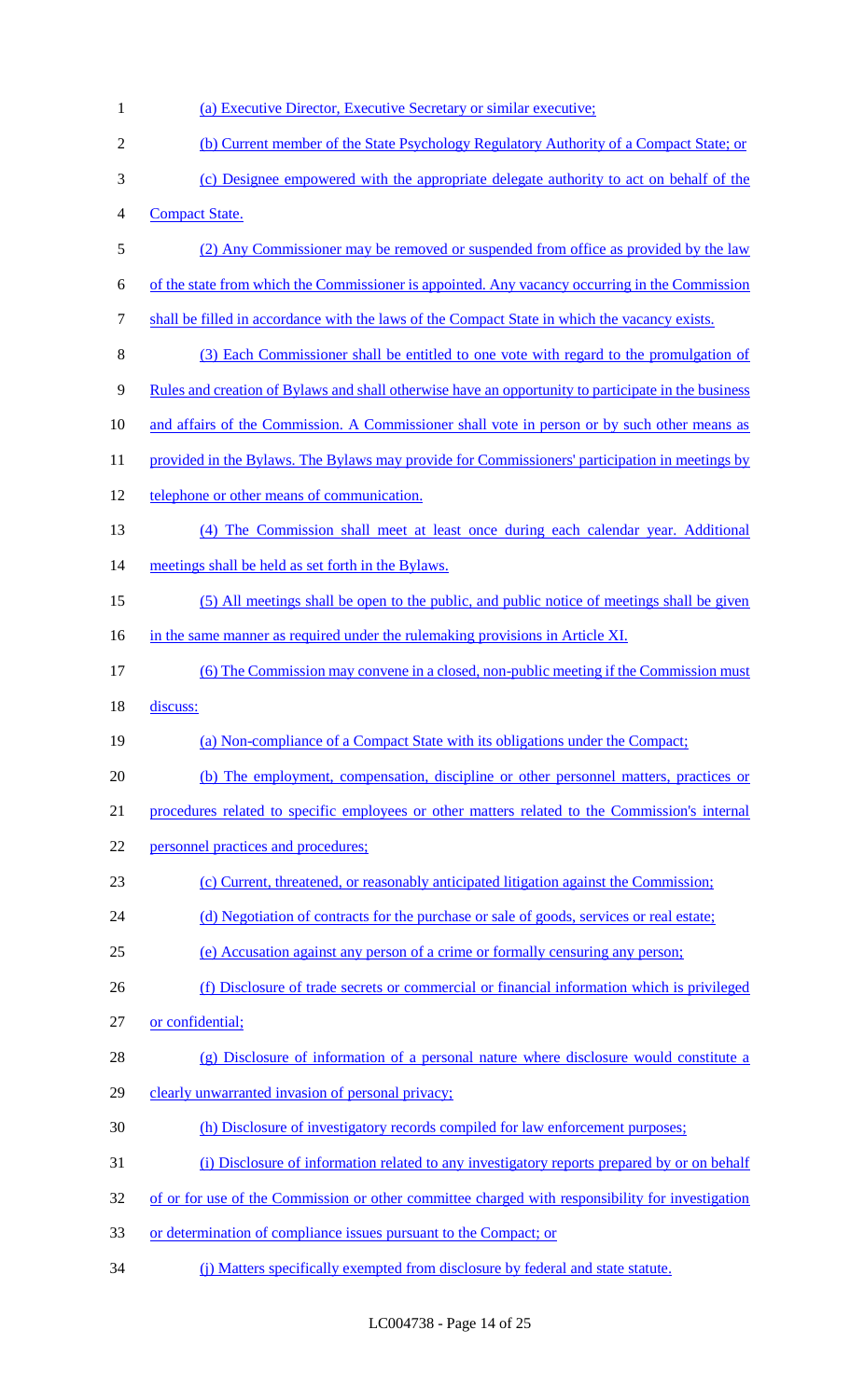| $\mathbf{1}$   | (7) If a meeting, or portion of a meeting, is closed pursuant to this provision, the                 |
|----------------|------------------------------------------------------------------------------------------------------|
| $\overline{c}$ | Commission's legal counsel or designee shall certify that the meeting may be closed and shall        |
| $\mathfrak{Z}$ | reference each relevant exempting provision. The Commission shall keep minutes which fully and       |
| 4              | clearly describe all matters discussed in a meeting and shall provide a full and accurate summary    |
| 5              | of actions taken, of any person participating in the meeting, and the reasons therefore, including a |
| 6              | description of the views expressed. All documents considered in connection with an action shall be   |
| 7              | identified in such minutes. All minutes and documents of a closed meeting shall remain under seal,   |
| $8\,$          | subject to release only by a majority vote of the Commission or order of a court of competent        |
| 9              | jurisdiction.                                                                                        |
| 10             | (C) The Commission shall, by a majority vote of the Commissioners, prescribe Bylaws                  |
| 11             | and/or Rules to govern its conduct as may be necessary or appropriate to carry out the purposes and  |
| 12             | exercise the powers of the Compact, including, but not limited to:                                   |
| 13             | (1) Establishing the fiscal year of the Commission.                                                  |
| 14             | (2) Providing reasonable standards and procedures:                                                   |
| 15             | (a) For the establishment and meetings of other committees; and                                      |
| 16             | (b) Governing any general or specific delegation of any authority or function of the                 |
| 17             | Commission;                                                                                          |
| 18             | (3) Providing reasonable procedures for calling and conducting meetings of the                       |
| 19             | Commission, ensuring reasonable advance notice of all meetings and providing an opportunity for      |
| 20             | attendance of such meetings by interested parties, with enumerated exceptions designed to protect    |
| 21             | the public's interest, the privacy of individuals of such proceedings, and proprietary information,  |
| 22             | including trade secrets. The Commission may meet in closed session only after a majority of the      |
| 23             | Commissioners vote to close a meeting to the public in whole or in part. As soon as practicable, the |
| 24             | Commission must make public a copy of the vote to close the meeting revealing the vote of each       |
| 25             | Commissioner with no proxy votes allowed.                                                            |
| 26             | (4) Establishing the titles, duties and authority and reasonable procedures for the election         |
| 27             | of the officers of the Commission.                                                                   |
| 28             | (5) Providing reasonable standards and procedures for the establishment of the personnel             |
| 29             | policies and programs of the Commission. Notwithstanding any civil service or other similar law      |
| 30             | of any Compact State, the Bylaws shall exclusively govern the personnel policies and programs of     |
| 31             | the Commission.                                                                                      |
| 32             | (6) Promulgating a Code of Ethics to address permissible and prohibited activities of                |
| 33             | Commission members and employees;                                                                    |
| 34             | (7) Providing a mechanism for concluding the operations of the Commission and the                    |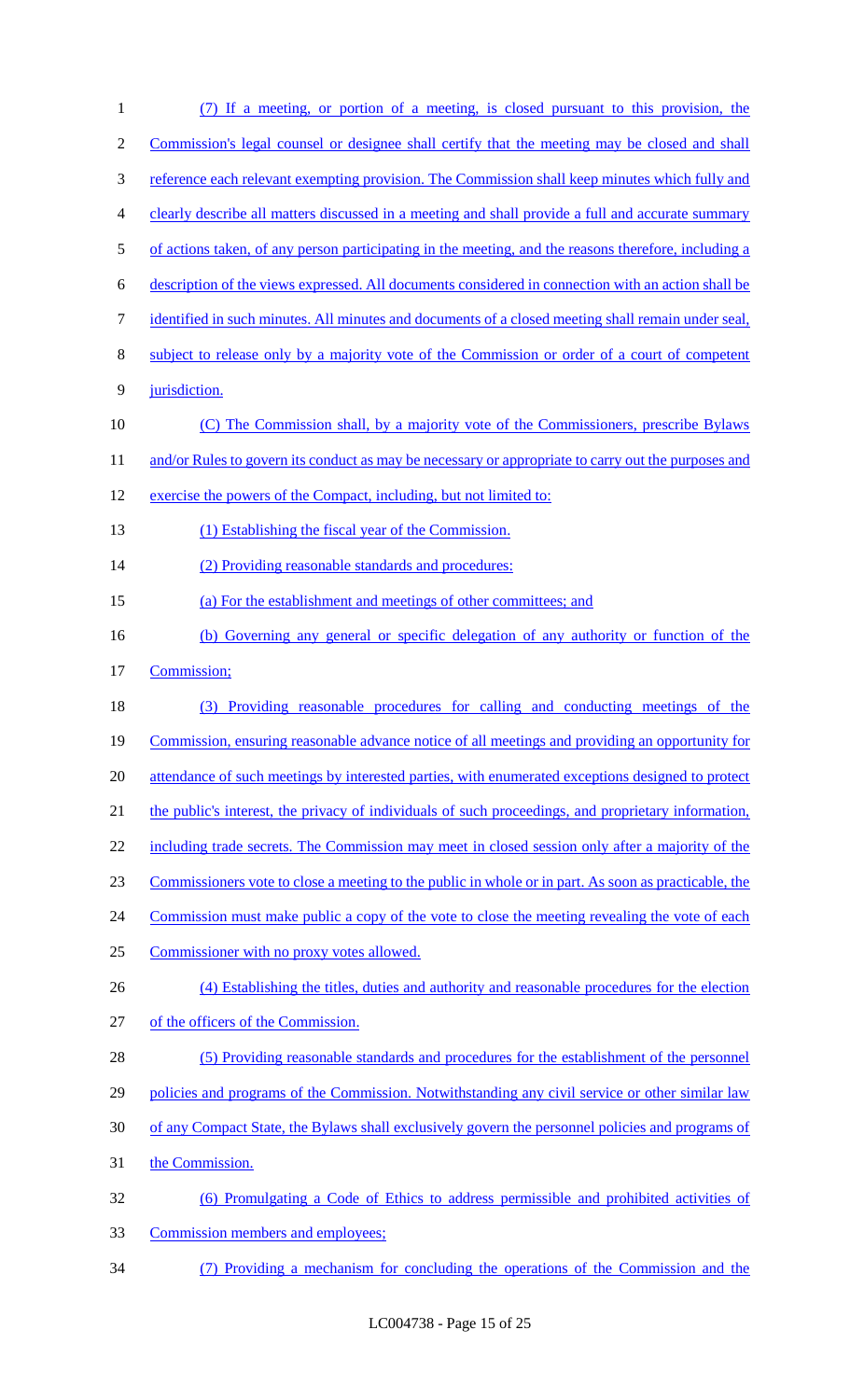1 equitable disposition of any surplus funds that may exist after the termination of the Compact after 2 the payment and/or reserving of all of its debts and obligations; (8) The Commission shall publish its bylaws in a convenient form and file a copy thereof and a copy of any amendment thereto, with the appropriate agency or officer in each of the Compact States; (9) The Commission shall maintain its financial records in accordance with the Bylaws; and (10) The Commission shall meet and take such actions as are consistent with the provisions of this Compact and the bylaws. 10 (D) The Commission shall have the following powers: (1) The authority to promulgate uniform rules to facilitate and coordinate implementation and administration of this Compact. The rule shall have the force and effect of law and shall be 13 binding in all Compact States; (2) To bring and prosecute legal proceedings or actions in the name of the Commission, provided that the standing of any State Psychology Regulatory Authority or other regulatory body 16 responsible for psychology licensure to sue or be sued under applicable law shall not be affected; (3) To purchase and maintain insurance and bonds; 18 (4) To borrow, accept or contract for services of personnel, including, but not limited to, 19 employees of a Compact State; (5) To hire employees, elect or appoint officers, fix compensation, define duties, grant such individuals appropriate authority to carry out the purposes of the Compact, and to establish the 22 Commission's personnel policies and programs relating to conflicts of interest, qualifications of personnel, and other related personnel matters; (6) To accept any and all appropriate donations and grants of money, equipment, supplies, materials and services, and to receive, utilize and dispose of the same; provided that at all times the 26 Commission shall strive to avoid any appearance of impropriety and/or conflict of interest; (7) To lease, purchase, accept appropriate gifts or donations of, or otherwise to own, hold, 28 improve or use, any property, real, personal or mixed; provided that at all times the Commission 29 shall strive to avoid any appearance of impropriety; (8) To sell, convey, mortgage, pledge, lease, exchange, abandon or otherwise dispose of any property real, personal or mixed; (9) To establish a budget and make expenditures; 33 (10) To borrow money; (11) To appoint committees, including advisory committees comprised of Members, State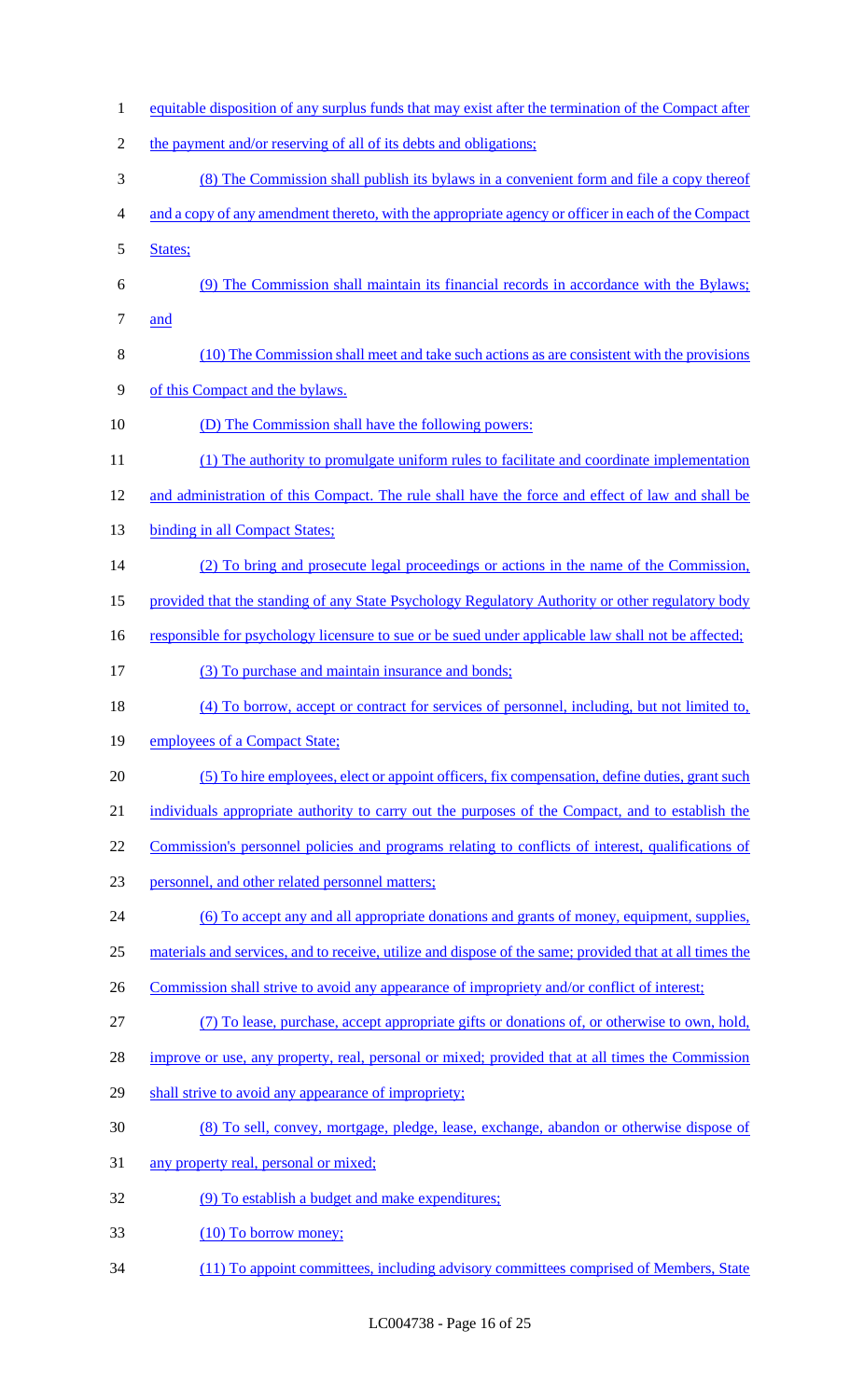1 regulators, State legislators or their representatives, and consumer representatives, and such other 2 interested persons as may be designated in this Compact and the bylaws; (12) To provide and receive information from, and to cooperate with, law enforcement agencies; (13) To adopt and use an official seal; and (14) To perform such other functions as may be necessary or appropriate to achieve the purposes of this Compact consistent with the state regulation of psychology licensure, temporary in-person, face-to-face practice and telepsychology practice. (E) The Executive Board. 10 The elected officers shall serve as the Executive Board, which shall have the power to act 11 on behalf of the Commission according to the terms of this Compact. (1) The Executive Board shall be comprised of six (6) members: (a) Five (5) voting members who are elected from the current membership of the Commission by the Commission; (b) One exofficio, nonvoting member from the recognized membership organization 16 composed of State and Provincial Psychology Regulatory Authorities. (2) The exofficio member must have served as staff or member on a State Psychology 18 Regulatory Authority and will be selected by its respective organization. (3) The Commission may remove any member of the Executive Board as provided in Bylaws. (4) The Executive Board shall meet at least annually. (5) The Executive Board shall have the following duties and responsibilities: (a) Recommend to the entire Commission changes to the Rules or bylaws, changes to this 24 Compact legislation, fees paid by Compact States such as annual dues, and any other applicable fees; 26 (b) Ensure Compact administration services are appropriately provided, contractual or otherwise; 28 (c) Prepare and recommend the budget; 29 (d) Maintain financial records on behalf of the Commission; (e) Monitor Compact compliance of member states and provide compliance reports to the Commission; (f) Establish additional committees as necessary; and (g) Other duties as provided in Rules or bylaws. (F) Financing of the Commission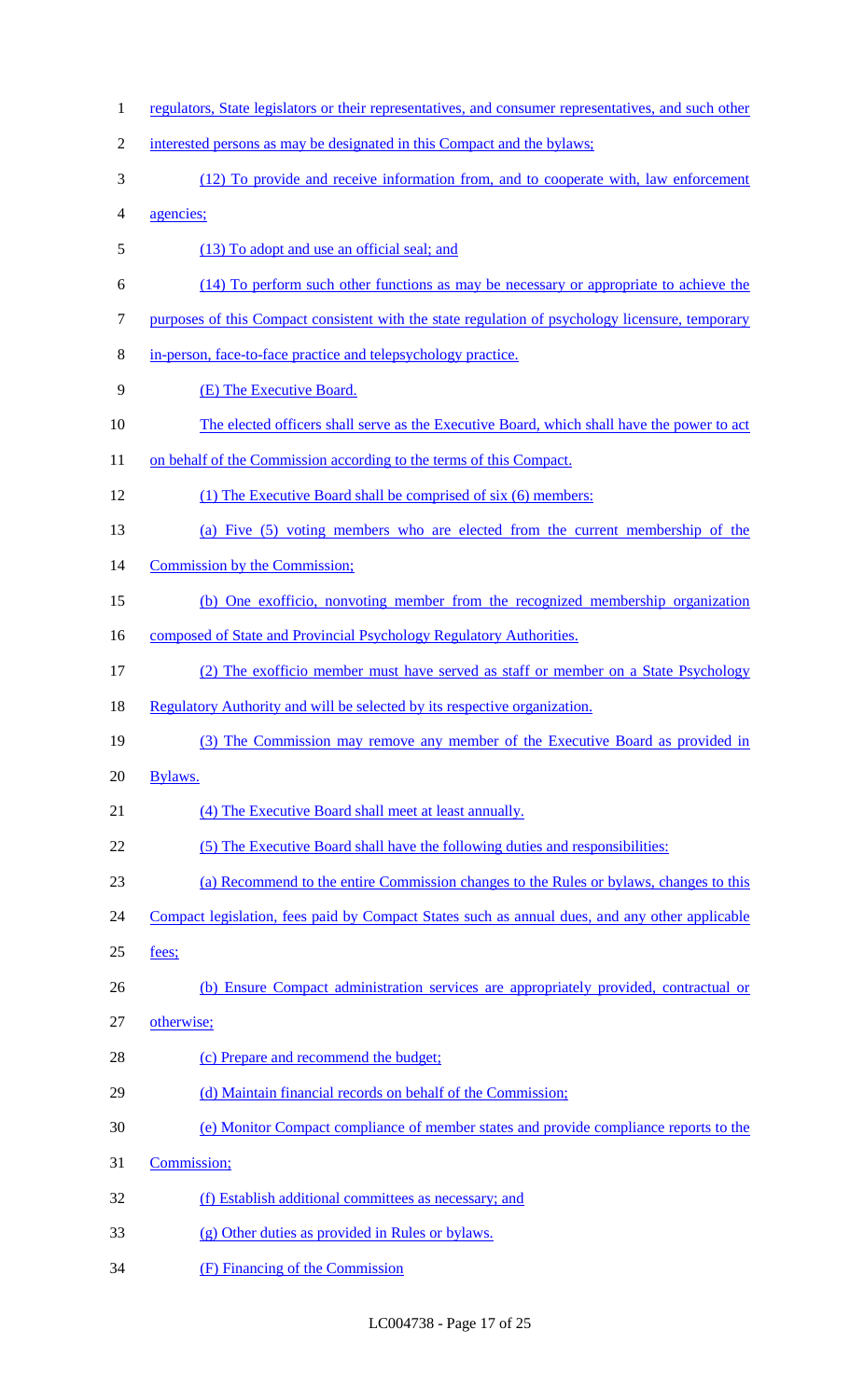1 (1) The Commission shall pay, or provide for the payment of the reasonable expenses of 2 its establishment, organization and ongoing activities. 3 (2) The Commission may accept any and all appropriate revenue sources, donations and 4 grants of money, equipment, supplies, materials and services. 5 (3) The Commission may levy on and collect an annual assessment from each Compact 6 State or impose fees on other parties to cover the cost of the operations and activities of the 7 Commission and its staff which must be in a total amount sufficient to cover its annual budget as 8 approved each year for which revenue is not provided by other sources. The aggregate annual 9 assessment amount shall be allocated based upon a formula to be determined by the Commission 10 which shall promulgate a rule binding upon all Compact States. 11 (4) The Commission shall not incur obligations of any kind prior to securing the funds 12 adequate to meet the same; nor shall the Commission pledge the credit of any of the Compact 13 States, except by and with the authority of the Compact State. 14 (5) The Commission shall keep accurate accounts of all receipts and disbursements. The 15 receipts and disbursements of the Commission shall be subject to the audit and accounting 16 procedures established under its Bylaws. However, all receipts and disbursements of funds handled 17 by the Commission shall be audited yearly by a certified or licensed public accountant and the 18 report of the audit shall be included in and become part of the annual report of the Commission. 19 (G) Qualified Immunity, Defense, and Indemnification. 20 (1) The members, officers, Executive Director, employees and representatives of the 21 Commission shall be immune from suit and liability, either personally or in their official capacity, 22 for any claim for damage to or loss of property or personal injury or other civil liability caused by 23 or arising out of any actual or alleged act, error or omission that occurred, or that the person against 24 whom the claim is made had a reasonable basis for believing occurred within the scope of 25 Commission employment, duties or responsibilities; provided that nothing in this subsection shall 26 be construed to protect any such person from suit and/or liability for any damage, loss, injury or 27 liability caused by the intentional or willful or wanton misconduct of that person. 28 (2) The Commission shall defend any member, officer, Executive Director, employee or 29 representative of the Commission in any civil action seeking to impose liability arising out of any 30 actual or alleged act, error or omission that occurred within the scope of Commission employment, 31 duties or responsibilities, or that the person against whom the claim is made had a reasonable basis 32 for believing occurred within the scope of Commission employment, duties or responsibilities; 33 provided that nothing herein shall be construed to prohibit that person from retaining that person's 34 own counsel; and provided further, that the actual or alleged act, error or omission did not result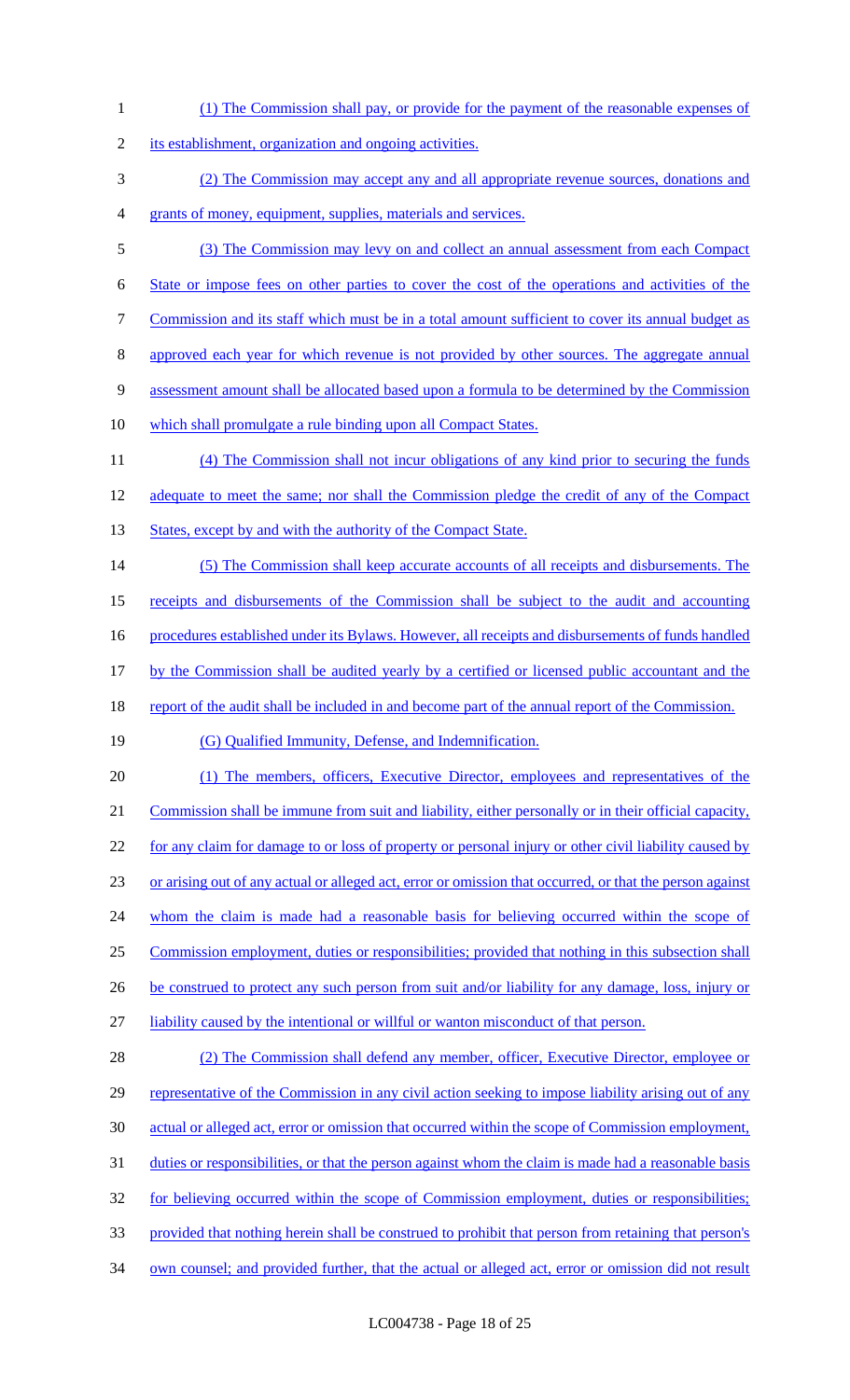1 from that person's intentional or willful or wanton misconduct.

| $\mathfrak{2}$ | (3) The Commission shall indemnify and hold harmless any member, officer, Executive                   |
|----------------|-------------------------------------------------------------------------------------------------------|
| 3              | Director, employee or representative of the Commission for the amount of any settlement or            |
| 4              | judgment obtained against that person arising out of any actual or alleged act, error or omission     |
| 5              | that occurred within the scope of Commission employment, duties or responsibilities, or that such     |
|                |                                                                                                       |
| 6              | person had a reasonable basis for believing occurred within the scope of Commission employment,       |
| 7              | duties or responsibilities, provided that the actual or alleged act, error or omission did not result |
| 8              | from the intentional or willful or wanton misconduct of that person.                                  |
| 9              | <b>ARTICLE XI</b>                                                                                     |
| 10             | <b>RULEMAKING</b>                                                                                     |
| 11             | (A) The Commission shall exercise its rulemaking powers pursuant to the criteria set forth            |
| 12             | in this Article and the Rules adopted thereunder. Rules and amendments shall become binding as        |
| 13             | of the date specified in each rule or amendment.                                                      |
| 14             | (B) If a majority of the legislatures of the Compact States rejects a rule, by enactment of a         |
| 15             | statute or resolution in the same manner used to adopt the Compact, then such rule shall have no      |
| 16             | further force and effect in any Compact State.                                                        |
| 17             | (C) Rules or amendments to the rules shall be adopted at a regular or special meeting of              |
| 18             | the Commission.                                                                                       |
| 19             | (D) Prior to promulgation and adoption of a final rule or Rules by the Commission, and at             |
| 20             | least sixty (60) days in advance of the meeting at which the rule will be considered and voted upon,  |
| 21             | the Commission shall file a Notice of Proposed Rulemaking:                                            |
| 22             | (1) On the website of the Commission; and                                                             |
| 23             | (2) On the website of each Compact States' Psychology Regulatory Authority or the                     |
| 24             | publication in which each state would otherwise publish proposed rules.                               |
| 25             | (E) The Notice of Proposed Rulemaking shall include:                                                  |
| 26             | (1) The proposed time, date, and location of the meeting in which the rule will be                    |
| 27             | considered and voted upon;                                                                            |
| 28             | (2) The text of the proposed rule or amendment and the reason for the proposed rule;                  |
| 29             | (3) A request for comments on the proposed rule from any interested person; and                       |
| 30             | (4) The manner in which interested persons may submit notice to the Commission of their               |
| 31             | intention to attend the public hearing and any written comments.                                      |
| 32             | (F) Prior to adoption of a proposed rule, the Commission shall allow persons to submit                |
| 33             | written data, facts, opinions and arguments, which shall be made available to the public.             |
| 34             | (G) The Commission shall grant an opportunity for a public hearing before it adopts a rule            |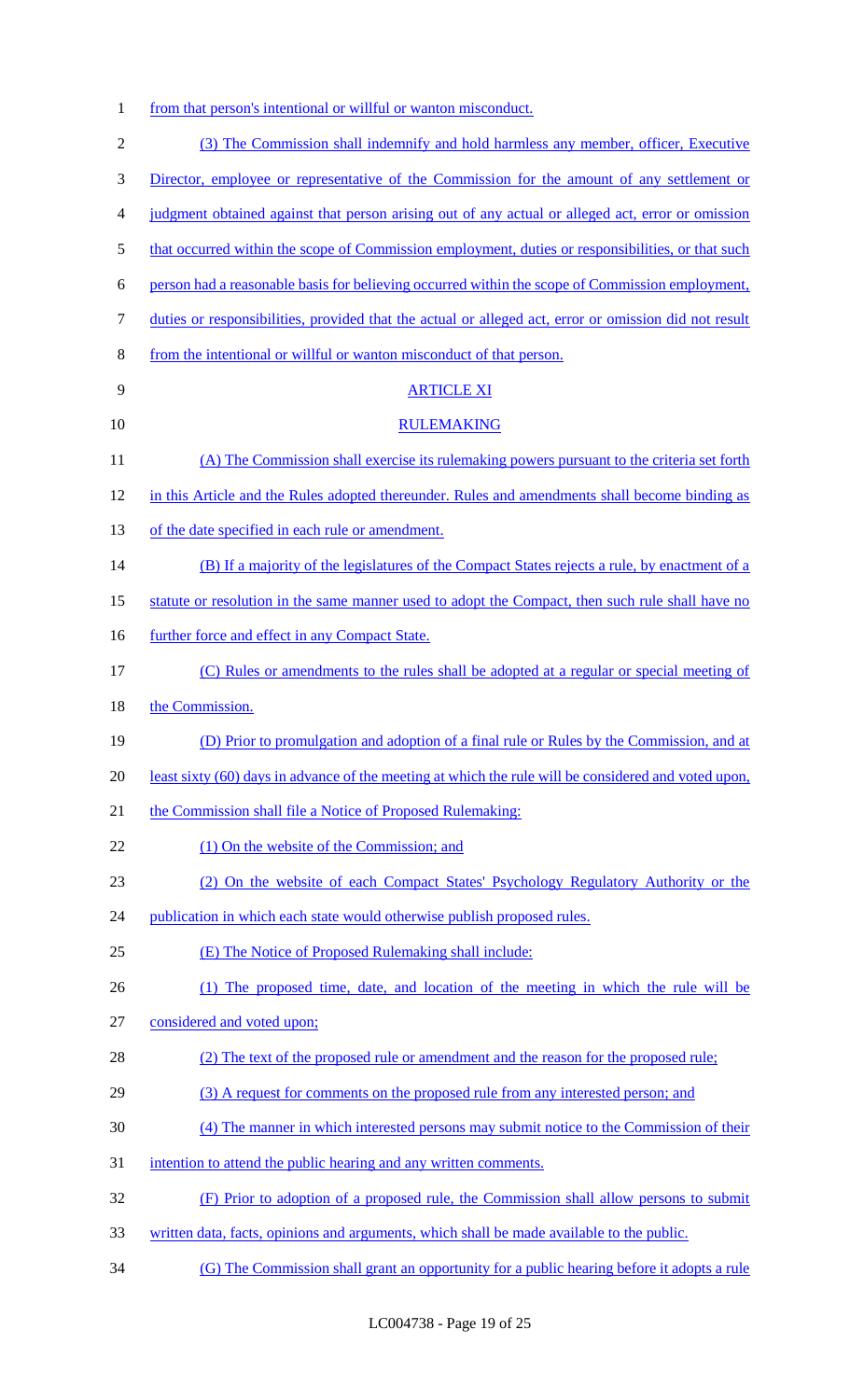1 or amendment if a hearing is requested by: (1) At least twenty-five (25) persons who submit comments independently of each other; (2) A governmental subdivision or agency; or (3) A duly appointed person in an association that has at least twenty-five (25) members. (H) If a hearing is held on the proposed rule or amendment, the Commission shall publish 6 the place, time, and date of the scheduled public hearing. (1) All persons wishing to be heard at the hearing shall notify the Executive Director of the Commission or other designated member in writing of their desire to appear and testify at the hearing not less than five (5) business days before the scheduled date of the hearing. (2) Hearings shall be conducted in a manner providing each person who wishes to comment 11 a fair and reasonable opportunity to comment orally or in writing. (3) No transcript of the hearing is required, unless a written request for a transcript is made, 13 in which case the person requesting the transcript shall bear the cost of producing the transcript. A 14 recording may be made in lieu of a transcript under the same terms and conditions as a transcript. This subsection shall not preclude the Commission from making a transcript or recording of the 16 hearing if it so chooses. (4) Nothing in this section shall be construed as requiring a separate hearing on each rule. 18 Rules may be grouped for the convenience of the Commission at hearings required by this section. (I) Following the scheduled hearing date, or by the close of business on the scheduled hearing date if the hearing was not held, the Commission shall consider all written and oral comments received. (J) The Commission shall, by majority vote of all members, take final action on the proposed rule and shall determine the effective date of the rule, if any, based on the rulemaking 24 record and the full text of the rule. (K) If no written notice of intent to attend the public hearing by interested parties is 26 received, the Commission may proceed with promulgation of the proposed rule without a public hearing. 28 (L) Upon determination that an emergency exists, the Commission may consider and adopt 29 an emergency rule without prior notice, opportunity for comment, or hearing, provided that the usual rulemaking procedures provided in the Compact and in this section shall be retroactively applied to the rule as soon as reasonably possible, in no event later than ninety (90) days after the 32 effective date of the rule. For the purposes of this provision, an emergency rule is one that must be adopted immediately in order to: (1) Meet an imminent threat to public health, safety, or welfare;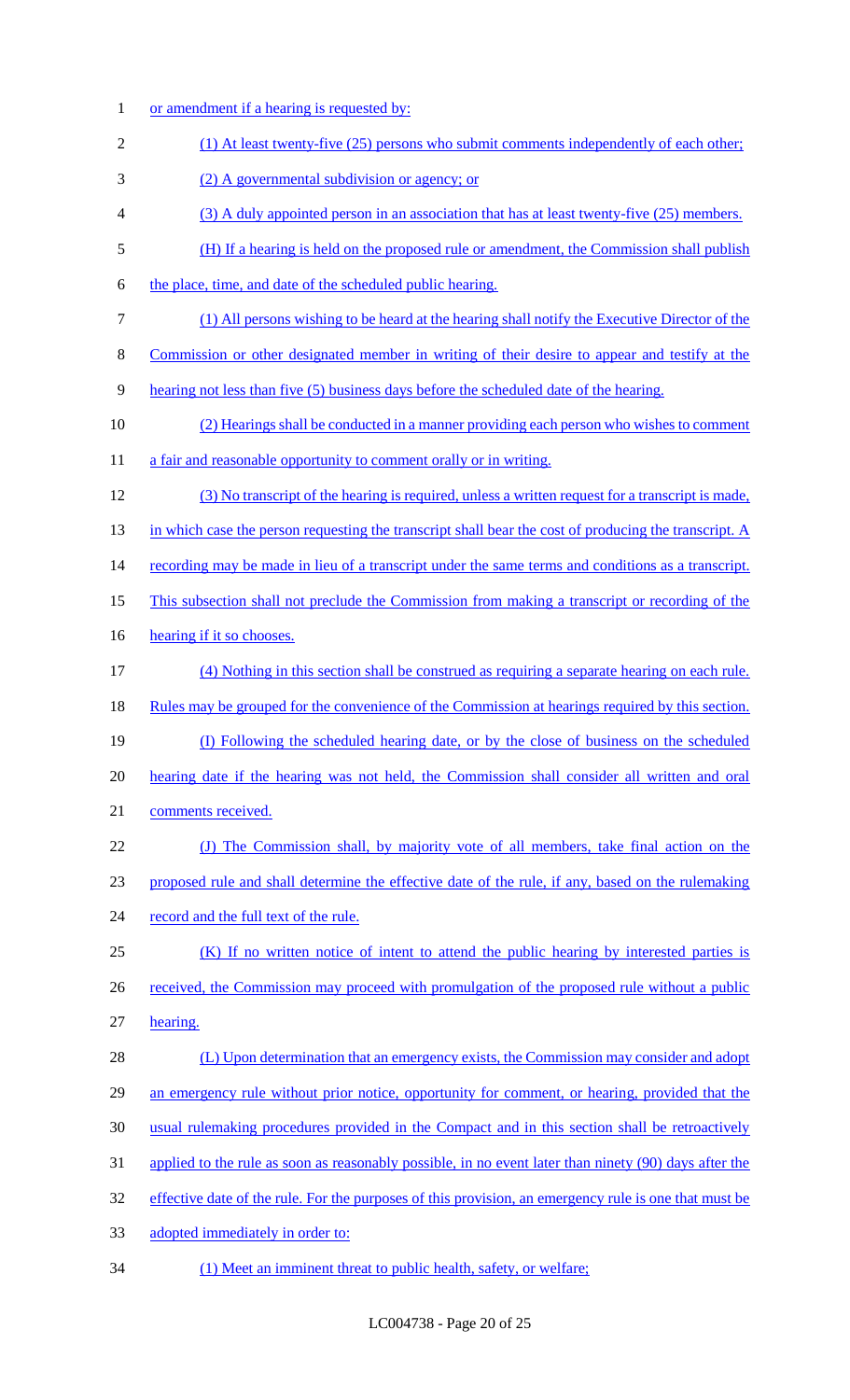| $\mathbf{1}$   | (2) Prevent a loss of Commission or Compact State funds;                                                |
|----------------|---------------------------------------------------------------------------------------------------------|
| $\sqrt{2}$     | (3) Meet a deadline for the promulgation of an administrative rule that is established by               |
| 3              | federal law or rule; or                                                                                 |
| $\overline{4}$ | (4) Protect public health and safety.                                                                   |
| 5              | (M) The Commission or an authorized committee of the Commission may direct revisions                    |
| 6              | to a previously adopted rule or amendment for purposes of correcting typographical errors, errors       |
| $\tau$         | in format, errors in consistency, or grammatical errors. Public notice of any revisions shall be        |
| $8\,$          | posted on the website of the Commission. The revision shall be subject to challenge by any person       |
| 9              | for a period of thirty (30) days after posting. The revision may be challenged only on grounds that     |
| 10             | the revision results in a material change to a rule. A challenge shall be made in writing, and          |
| 11             | delivered to the Chair of the Commission prior to the end of the notice period. If no challenge is      |
| 12             | made, the revision will take effect without further action. If the revision is challenged, the revision |
| 13             | may not take effect without the approval of the Commission.                                             |
| 14             | <b>ARTICLE XII</b>                                                                                      |
| 15             | <b>OVERSIGHT, DISPUTE RESOLUTION AND ENFORCEMENT</b>                                                    |
| 16             | (A) Oversight.                                                                                          |
| 17             | (1) The Executive, Legislative and Judicial branches of state government in each Compact                |
| 18             | State shall enforce this Compact and take all actions necessary and appropriate to effectuate the       |
| 19             | Compact's purposes and intent. The provisions of this Compact and the rules promulgated                 |
| 20             | hereunder shall have standing as statutory law.                                                         |
| 21             | (2) All courts shall take judicial notice of the Compact and the rules in any judicial or               |
| 22             | administrative proceeding in a Compact State pertaining to the subject matter of this Compact           |
| 23             | which may affect the powers, responsibilities or actions of the Commission.                             |
| 24             | (3) The Commission shall be entitled to receive service of process in any such proceeding,              |
| 25             | and shall have standing to intervene in such a proceeding for all purposes. Failure to provide service  |
| 26             | of process to the Commission shall render a judgment or order void as to the Commission, this           |
| 27             | Compact or promulgated rules.                                                                           |
| 28             | (B) Default, Technical Assistance, and Termination.                                                     |
| 29             | (1) If the Commission determines that a Compact State has defaulted in the performance                  |
| 30             | of its obligations or responsibilities under this Compact or the promulgated rules, the Commission      |
| 31             | shall:                                                                                                  |
| 32             | (a) Provide written notice to the defaulting state and other Compact States of the nature of            |
| 33             | the default, the proposed means of remedying the default and/or any other action to be taken by the     |
| 34             | Commission; and                                                                                         |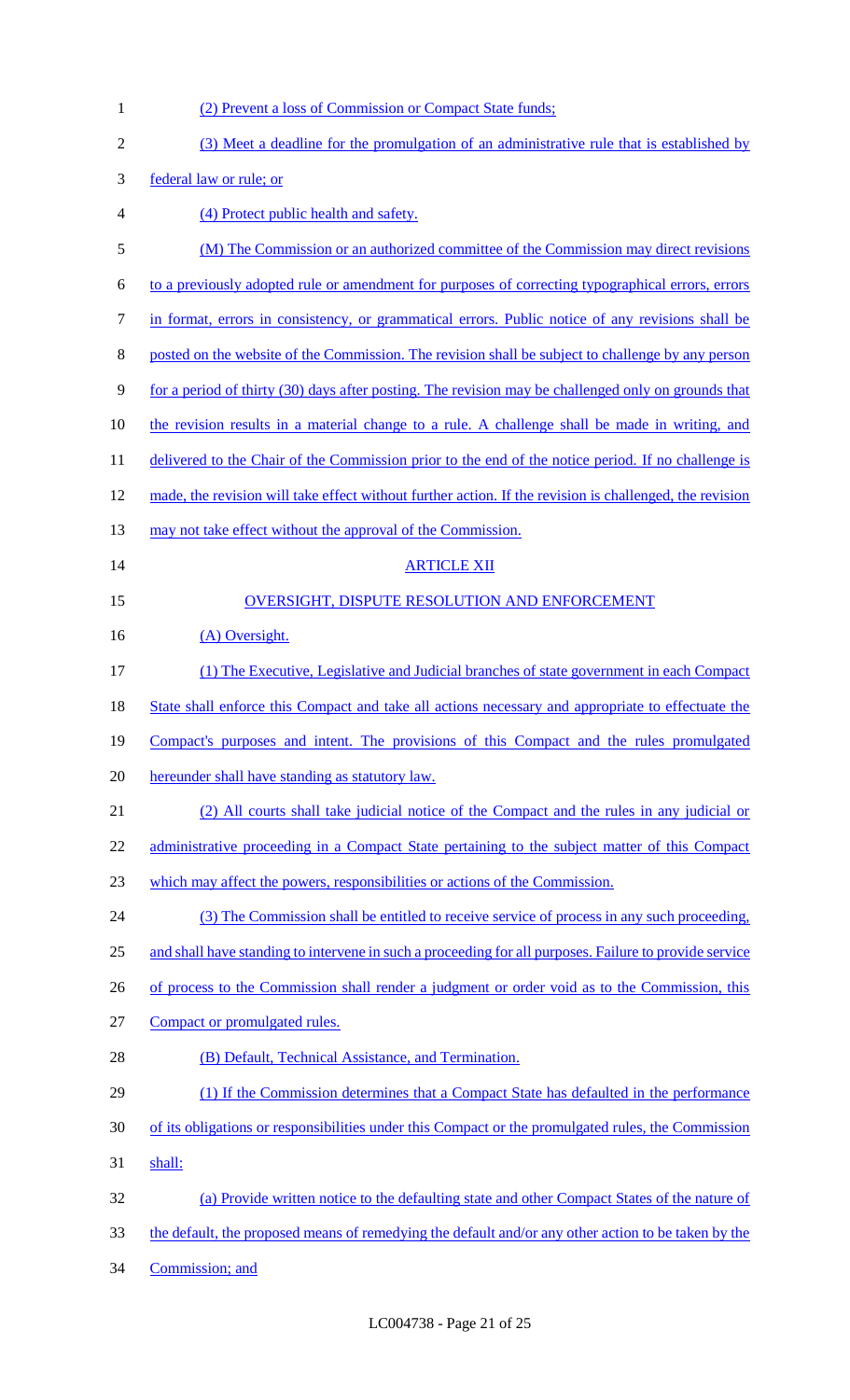(b) Provide remedial training and specific technical assistance regarding the default. (2) If a state in default fails to remedy the default, the defaulting state may be terminated from the Compact upon an affirmative vote of a majority of the Compact States, and all rights, privileges and benefits conferred by this Compact shall be terminated on the effective date of termination. A remedy of the default does not relieve the offending state of obligations or liabilities incurred during the period of default. (3) Termination of membership in the Compact shall be imposed only after all other means of securing compliance have been exhausted. Notice of intent to suspend or terminate shall be submitted by the Commission to the Governor, the majority and minority leaders of the defaulting 10 state's legislature, and each of the Compact States. (4) A Compact State which has been terminated is responsible for all assessments, obligations and liabilities incurred through the effective date of termination, including obligations which extend beyond the effective date of termination. 14 (5) The Commission shall not bear any costs incurred by the state which is found to be in default or which has been terminated from the Compact, unless agreed upon in writing between the 16 Commission and the defaulting state. (6) The defaulting state may appeal the action of the Commission by petitioning the U.S. 18 District Court for the state of Georgia or the federal district where the Compact has its principal offices. The prevailing member shall be awarded all costs of such litigation, including reasonable 20 attorney's fees. 21 (C) Dispute Resolution. 22 (1) Upon request by a Compact State, the Commission shall attempt to resolve disputes related to the Compact which arise among Compact States and between Compact and Non-24 Compact States. (2) The Commission shall promulgate a rule providing for both mediation and binding 26 dispute resolution for disputes that arise before the commission. (D) Enforcement. (1) The Commission, in the reasonable exercise of its discretion, shall enforce the provisions and Rules of this Compact. (2) By majority vote, the Commission may initiate legal action in the United States District Court for the State of Georgia or the federal district where the Compact has its principal offices 32 against a Compact State in default to enforce compliance with the provisions of the Compact and its promulgated Rules and Bylaws. The relief sought may include both injunctive relief and 34 damages. In the event judicial enforcement is necessary, the prevailing member shall be awarded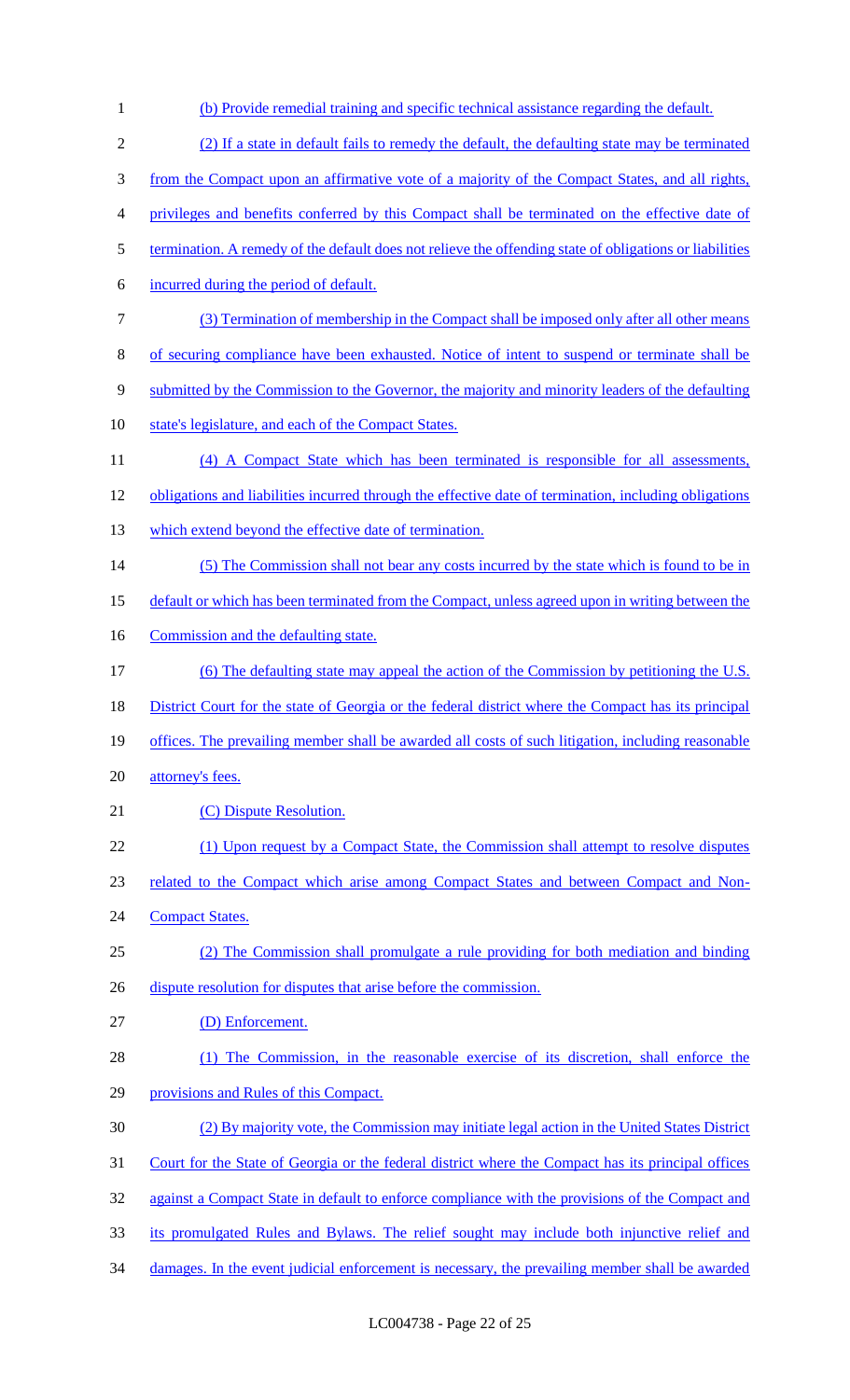| $\mathbf{1}$   | all costs of such litigation, including reasonable attorney's fees.                                |
|----------------|----------------------------------------------------------------------------------------------------|
| $\overline{2}$ | (3) The remedies herein shall not be the exclusive remedies of the Commission. The                 |
| 3              | Commission may pursue any other remedies available under federal or state law.                     |
| 4              | <b>ARTICLE XIII</b>                                                                                |
| 5              | DATE OF IMPLEMENTATION OF THE PSYCHOLOGY INTERJURISDICTIONAL                                       |
| 6              | COMPACT COMMISSION AND ASSOCIATED RULES, WITHDRAWAL, AND                                           |
| $\tau$         | <b>AMENDMENTS</b>                                                                                  |
| $8\,$          | (A) The Compact shall come into effect on the date on which the Compact is enacted into            |
| 9              | law in the seventh Compact State. The provisions which become effective at that time shall be      |
| 10             | limited to the powers granted to the Commission relating to assembly and the promulgation of       |
| 11             | rules. Thereafter, the Commission shall meet and exercise rulemaking powers necessary to the       |
| 12             | implementation and administration of the Compact.                                                  |
| 13             | (B) Any state which joins the Compact subsequent to the Commission's initial adoption of           |
| 14             | the rules shall be subject to the rules as they exist on the date on which the Compact becomes law |
| 15             | in that state. Any rule which has been previously adopted by the Commission shall have the full    |
| 16             | force and effect of law on the day the Compact becomes law in that state.                          |
| 17             | (C) Any Compact State may withdraw from this Compact by enacting a statute repealing               |
| 18             | the same.                                                                                          |
| 19             | (1) A Compact State's withdrawal shall not take effect until six (6) months after enactment        |
| 20             | of the repealing statute.                                                                          |
| 21             | (2) Withdrawal shall not affect the continuing requirement of the withdrawing State's              |
| 22             | Psychology Regulatory Authority to comply with the investigative and adverse action reporting      |
| 23             | requirements of this act prior to the effective date of withdrawal.                                |
| 24             | (D) Nothing contained in this Compact shall be construed to invalidate or prevent any              |
| 25             | psychology licensure agreement or other cooperative arrangement between a Compact State and a      |
| 26             | Non-Compact State which does not conflict with the provisions of this Compact.                     |
| 27             | (E) This Compact may be amended by the Compact States. No amendment to this Compact                |
| 28             | shall become effective and binding upon any Compact State until it is enacted into the law of all  |
| 29             | <b>Compact States.</b>                                                                             |
| 30             | <b>ARTICLE XIV</b>                                                                                 |
| 31             | <b>CONSTRUCTION AND SEVERABILITY</b>                                                               |
| 32             | This Compact shall be liberally construed so as to effectuate the purposes thereof. If this        |
| 33             | Compact shall be held contrary to the constitution of any state member thereto, the Compact shall  |
| 34             | remain in full force and effect as to the remaining Compact States.                                |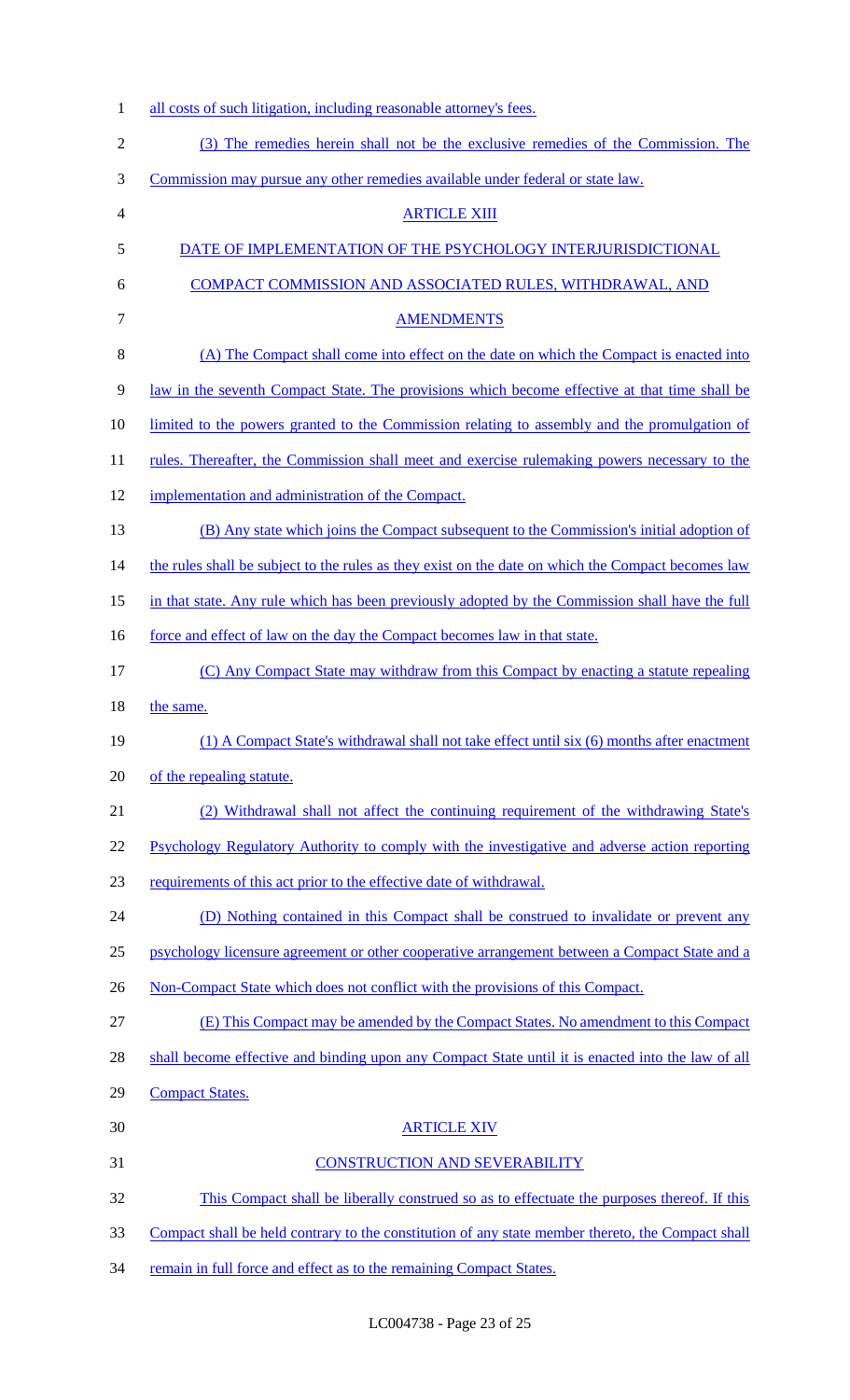## **5-44.1-3. Ratification procedure – Effective date.**

|                  | <u>1 111 St Ruthleution procedure</u><br><b>LITERIAL AREA</b>                                             |
|------------------|-----------------------------------------------------------------------------------------------------------|
| $\mathbf{2}$     | When the governor shall have executed the compact on behalf of this state and shall have                  |
| $\mathfrak{Z}$   | caused a verified copy to be filed with the secretary of state; and when the compact shall have been      |
| 4                | ratified by one or more of the state, territories or possessions of the United States, the District of    |
| 5                | Columbia, and/or the Commonwealth of Puerto Rico, then the compact shall become operative and             |
| 6                | effective as between this state and those other state or states, territories or possessions of the United |
| $\boldsymbol{7}$ | <u>States, the District of Columbia, and/or the Commonwealth of Puerto Rico. The governor is</u>          |
| $8\,$            | authorized and directed to take any action that may be necessary to complete the exchange of              |
| $\mathbf{9}$     | official documents as between this state and any other state, territory or possession of the United       |
| 10               | States, the District of Columbia, or the Commonwealth of Puerto Rico, ratifying the compact.              |
| 11               | 5-44.1-4. Compact administrator.                                                                          |
| 12               | Pursuant to the compact, the governor is authorized and empowered to designate an officer                 |
| 13               | who shall be the compact administrator and who, acting jointly with like officers of other party          |
| 14               | states, shall promulgate rules and regulations to more effectively carry out the terms of the compact.    |
| 15               | The compact administrator shall serve subject to the pleasure of the governor. The compact                |
| 16               | administrator is authorized, empowered and directed to cooperate with all departments, agencies           |
| 17               | and officers of and in the government of this state and its subdivisions in facilitating the proper       |
| 18               | administration of the compact or of any supplementary agreement or agreements entered into by             |
| 19               | this state under it.                                                                                      |
| 20               | 5-44.1-5. Supplementary agreements.                                                                       |
| 21               | The compact administrator is authorized and empowered to enter into supplementary                         |
| 22               | agreements with appropriate officials of other states pursuant to the compact. In the event that a        |
| 23               | supplementary agreement shall require or contemplate the use of any institution or facility of this       |
| 24               | state or require or contemplate the provision of any service by this state, the supplementary             |
| 25               | agreement shall have no force or effect until approved by the head of the department or agency            |
| 26               | under whose jurisdiction the institution or facility is operated or whose department or agency will       |
| 27               | be charged with the rendering of the service.                                                             |

SECTION 2. This act shall take effect upon passage.

======== LC004738 ========